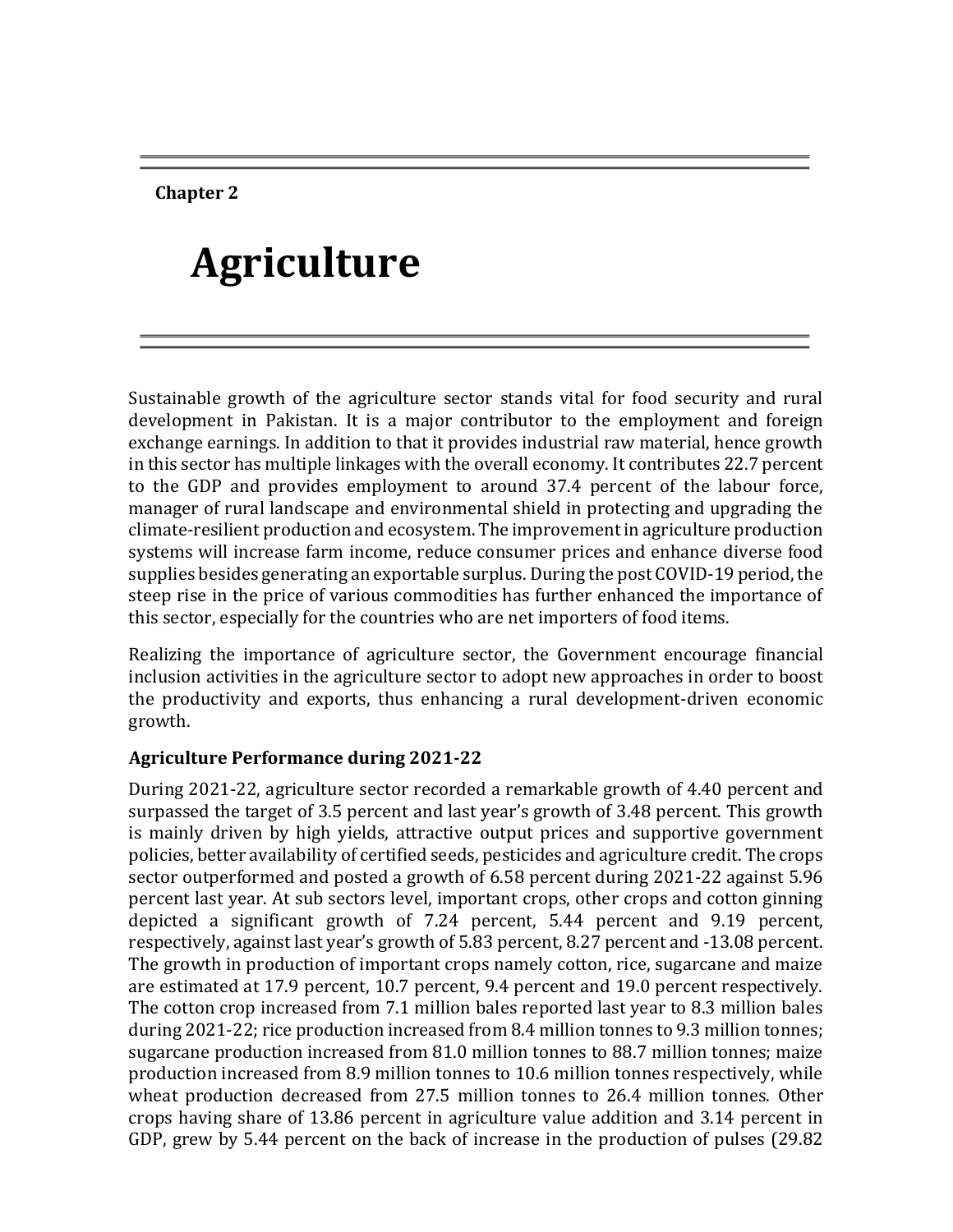percent), oilseeds (24.75 percent), vegetables (11.52 percent), fruits (1.53 percent) and fodders (0.36 percent).

Livestock having share of 61.89 percent in agriculture and 14.04 percent in GDP, recorded a growth of 3.26 percent in 2021-22 compared to 2.38 percent during same period last year. The fishing sector having share of 1.39 percent in agriculture value addition and 0.32 percent in GDP, grew at 0.35 percent compared to growth of 0.73 percent in same period last year. Forestry sector having share of 2.14 percent in agriculture value addition and 0.49 percent in GDP posted a positive growth of 6.13 percent against the negative growth of 0.45 percent last year (Table 2.1).

|                                       | (%)<br>Table 2.1: Agriculture Growth (Base=2015-16) |         |          |         |          |           |  |  |  |  |
|---------------------------------------|-----------------------------------------------------|---------|----------|---------|----------|-----------|--|--|--|--|
| <b>Sector</b>                         | 2016-17                                             | 2017-18 | 2018-19  | 2019-20 | 2020-21  | 2021-22 P |  |  |  |  |
| Agriculture                           | 2.22                                                | 3.88    | 0.94     | 3.91    | 3.48     | 4.40      |  |  |  |  |
| 1. $Crops(i+iii+iii)$                 | 1.37                                                | 4.61    | $-4.38$  | 6.32    | 5.96     | 6.58      |  |  |  |  |
| <b>Important Crops</b>                | 2.68                                                | 4.27    | $-8.59$  | 5.24    | 5.83     | 7.24      |  |  |  |  |
| ii) Other Crops                       | $-1.24$                                             | 4.65    | 3.62     | 9.21    | 8.27     | 5.44      |  |  |  |  |
| iii) Cotton Ginning                   | 5.24                                                | 8.27    | $-11.23$ | $-4.06$ | $-13.08$ | 9.19      |  |  |  |  |
| 2. Livestock                          | 2.89                                                | 3.59    | 3.65     | 2.80    | 2.38     | 3.26      |  |  |  |  |
| 3. Forestry                           | $-2.92$                                             | 2.24    | 7.22     | 3.36    | $-0.45$  | 6.13      |  |  |  |  |
| 4. Fishing                            | 1.22                                                | 1.57    | 0.78     | 0.63    | 0.73     | 0.35      |  |  |  |  |
| P: Provisional                        |                                                     |         |          |         |          |           |  |  |  |  |
| Source: Pakistan Bureau of Statistics |                                                     |         |          |         |          |           |  |  |  |  |

Water availability during Kharif 2021 recorded at 65.1 million acre feet (MAF) compared to 65.1 MAF of Kharif 2020. Rabi season 2021-22 stood at 27.4 MAF, showing a decrease of 12 percent over Rabi 2020-21. (Table 2.2).

|                                      | Table 2.2: Actual Surface Water Availability |      |              |                                                                     |  |  |  |
|--------------------------------------|----------------------------------------------|------|--------------|---------------------------------------------------------------------|--|--|--|
| Period                               | <b>Kharif</b>                                | Rabi | <b>Total</b> | % increase/decrease<br>over the average system<br>usage (103.5 MAF) |  |  |  |
| Average system usage                 | 67.1                                         | 36.4 | 103.5        |                                                                     |  |  |  |
| 2014-15                              | 69.3                                         | 33.1 | 102.4        | $-1.1$                                                              |  |  |  |
| 2015-16                              | 65.5                                         | 32.9 | 98.4         | $-4.9$                                                              |  |  |  |
| 2016-17                              | 71.4                                         | 29.7 | 101.1        | $-2.3$                                                              |  |  |  |
| 2017-18                              | 70.0                                         | 24.2 | 94.2         | $-9.0$                                                              |  |  |  |
| 2018-19                              | 59.6                                         | 24.8 | 84.4         | $-18.5$                                                             |  |  |  |
| 2019-20                              | 65.2                                         | 29.2 | 94.4         | $-8.8$                                                              |  |  |  |
| 2020-21                              | 65.1                                         | 31.2 | 96.3         | $-7.0$                                                              |  |  |  |
| 2021-22                              | 65.1                                         | 27.4 | 92.5         | $-10.6$                                                             |  |  |  |
| Source: Indus River System Authority |                                              |      |              |                                                                     |  |  |  |

# **I. Crop Situation**

The important crops contribute 19.44 percent to value addition in agriculture sector and 4.41 percent to GDP. Other crops account for 13.86 percent in value addition of agriculture sector and 3.14 percent in GDP. The production of important crops is given in Table 2.3.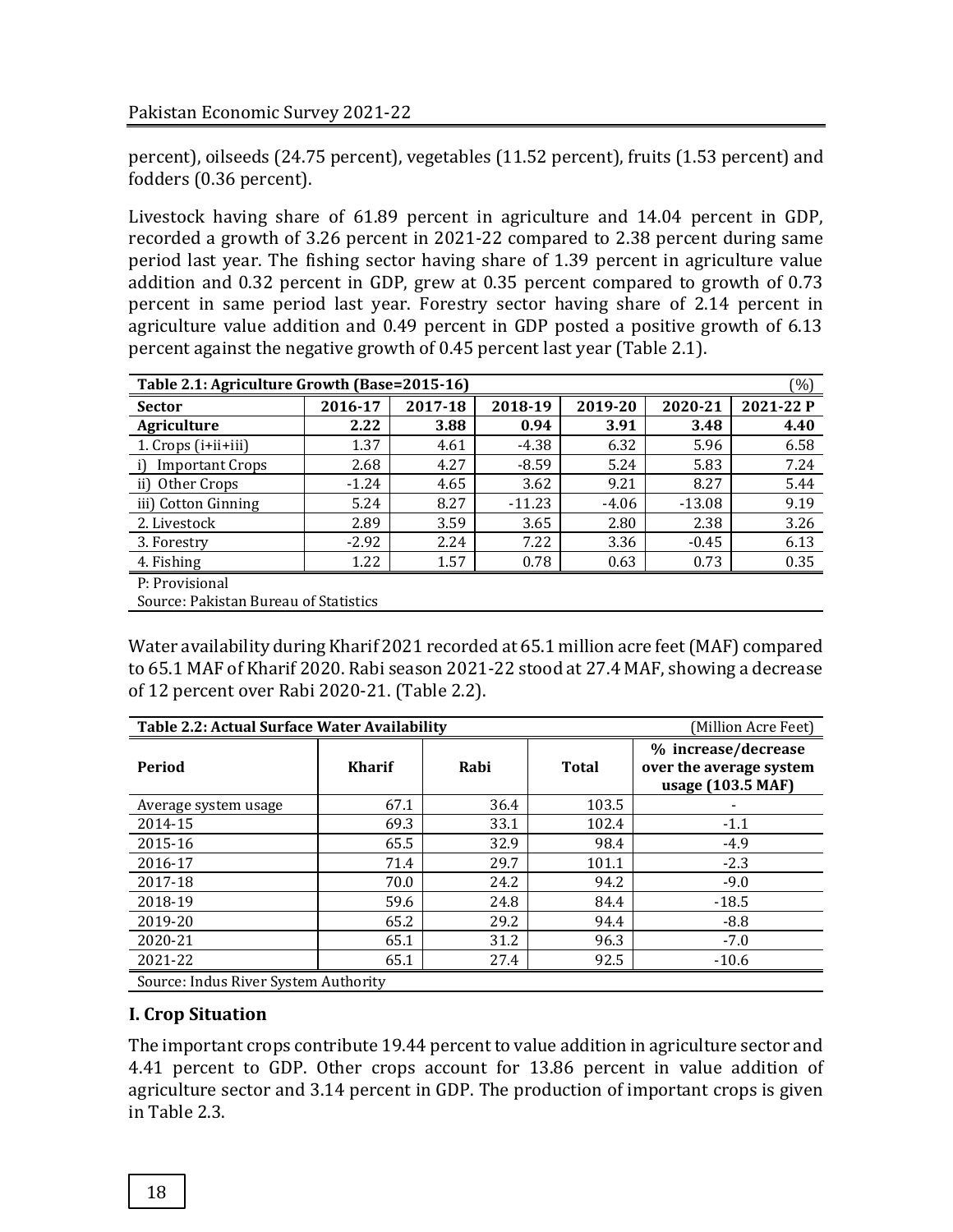|                | <b>Table 2.3: Production of Important Crops</b><br>(000 Tonnes) |                  |             |              |          |  |  |  |  |
|----------------|-----------------------------------------------------------------|------------------|-------------|--------------|----------|--|--|--|--|
| Year           | Cotton                                                          | <b>Sugarcane</b> | <b>Rice</b> | <b>Maize</b> | Wheat    |  |  |  |  |
|                | (000 bales)                                                     |                  |             |              |          |  |  |  |  |
| 2015-16        | 9,917                                                           | 65,482           | 6,801       | 5,271        | 25,633   |  |  |  |  |
|                |                                                                 |                  |             |              |          |  |  |  |  |
| 2016-17        | 10,671                                                          | 75,482           | 6,849       | 6,134        | 26,674   |  |  |  |  |
|                | (7.6)                                                           | (15.3)           | (0.7)       | (16.4)       | (4.1)    |  |  |  |  |
| 2017-18        | 11,946                                                          | 83,333           | 7,450       | 5,902        | 25,076   |  |  |  |  |
|                | (11.9)                                                          | (10.4)           | (8.8)       | (-3.8)       | $(-6.0)$ |  |  |  |  |
| 2018-19        | 9,861                                                           | 67,174           | 7,202       | 6,826        | 24,349   |  |  |  |  |
|                | $(-17.5)$                                                       | $(-19.4)$        | $(-3.3)$    | (15.7)       | $(-2.9)$ |  |  |  |  |
| 2019-20        | 9,148                                                           | 66,380           | 7,414       | 7,883        | 25,248   |  |  |  |  |
|                | $(-7.2)$                                                        | $(-1.2)$         | (2.9)       | (15.5)       | (3.7)    |  |  |  |  |
| 2020-21        | 7,064                                                           | 81,009           | 8,420       | 8,940        | 27,464   |  |  |  |  |
|                | $(-22.8)$                                                       | (22.0)           | (13.6)      | (13.4)       | (8.8)    |  |  |  |  |
| $2021 - 22(P)$ | 8,329                                                           | 88,651           | 9,323       | 10,635       | 26,394   |  |  |  |  |
|                | (17.9)                                                          | (9.4)            | (10.7)      | (19.0)       | $(-3.9)$ |  |  |  |  |

P: Provisional Note: Figures in parentheses are growth/decline rates

## Source: Pakistan Bureau of Statistics

#### **a) Important Crops**

#### **i) Cotton**

Pakistan is 5th largest producer of cotton in the world. Export of cotton and textile products have a share of around 60 percent in overall exports of the country. It contributes around 0.6 percent to GDP and 2.4 percent of the value added in agriculture. Over the last decade or so, area under cotton cultivation has been declined and replaced by its competing crops like sugarcane, maize, potato and rice. During 2021-22, the cropped area declined to 1,937 thousand hectares (6.8 percent) against last year's 2,079 thousand hectares. Cotton production increased to 8.329



million bales (17.9 percent) against last year's 7.064 million bales. (Table 2.4 and Figure 2.1). Despite decline in area sown, cotton production increased due to improved yield. The improvement in cotton yield was attributed to conducive weather conditions, smooth input supplies, better crop management practices and favorable cotton prices in international and domestic market.

| Table 2.4: Area, Production and Yield of Cotton |               |          |               |          |           |          |  |  |
|-------------------------------------------------|---------------|----------|---------------|----------|-----------|----------|--|--|
| Year                                            | Area          |          | Production    |          | Yield     |          |  |  |
|                                                 | (000 Hectare) | % Change | $(000$ Bales) | % Change | (Kgs/Hec) | % Change |  |  |
| 2017-18                                         | 2,700         |          | 11,946        |          | 753       |          |  |  |
| 2018-19                                         | 2,373         | $-12.1$  | 9,861         | $-17.5$  | 707       | $-6.1$   |  |  |
| 2019-20                                         | 2.517         | 6.1      | 9.148         | $-7.2$   | 618       | $-12.6$  |  |  |
| 2020-21                                         | 2.079         | $-17.4$  | 7.064         | $-22.8$  | 578       | $-6.5$   |  |  |
| $2021 - 22(P)$                                  | 1,937         | $-6.8$   | 8.329         | 17.9     | 731       | 26.5     |  |  |
| P: Provisional                                  |               |          |               |          |           |          |  |  |

Source: Pakistan Bureau of Statistics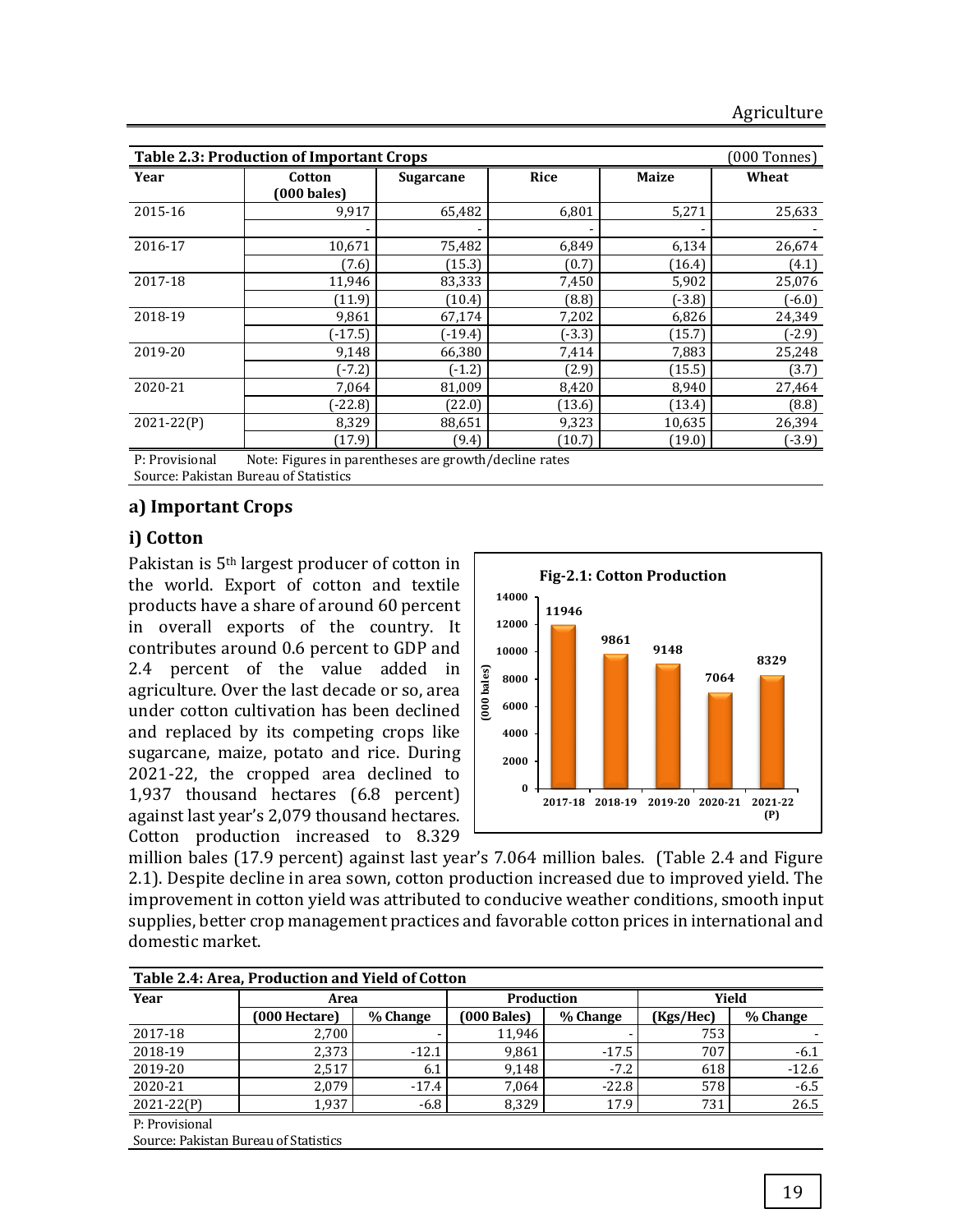## **ii) Sugarcane**

Sugarcane is of great significance for sugar related industries and 2nd largest agro-based industry after textile. Its production accounts for 3.7 percent in agriculture's value addition and 0.8 percent in GDP. During 2021-22, sugarcane was cropped on 1,260 thousand hectares recorded an increase of 8.2 percent compared to last year's sown area of 1,165 thousand hectares. A bumper sugarcane crop production recorded at 88.651 million tonnes during 2021-22, up by 9.4 percent over last year



(81.009 million tonnes). The higher domestic sugar price and better sugarcane procurement price incentivized growers to dedicate more area to sugarcane, favourable weather conditions, better management and timely availability of quality inputs. The area, production, and yield of sugarcane during the last five years are given in Table 2.5 and Figure 2.2.

| Table 2.5: Area, Production and Yield of Sugarcane |                                       |          |                |          |            |          |  |  |
|----------------------------------------------------|---------------------------------------|----------|----------------|----------|------------|----------|--|--|
| Year                                               | Area                                  |          | Production     |          | Yield      |          |  |  |
|                                                    | (000 Hectare)                         | % Change | $(000$ Tonnes) | % Change | (Kgs/Hec.) | % Change |  |  |
| 2017-18                                            | 1,342                                 |          | 83,333         |          | 62,096     |          |  |  |
| 2018-19                                            | 1,102                                 | $-17.9$  | 67.174         | $-19.4$  | 60,956     | $-1.8$   |  |  |
| 2019-20                                            | 1,040                                 | $-5.6$   | 66,380         | $-1.2$   | 63,841     | 4.7      |  |  |
| 2020-21                                            | 1,165                                 | 12.0     | 81,009         | 22.0     | 69,534     | 8.9      |  |  |
| $2021 - 22(P)$                                     | 1,260                                 | 8.2      | 88,651         | 9.4      | 70,341     | 1.2      |  |  |
| P: Provisional                                     |                                       |          |                |          |            |          |  |  |
|                                                    | Course, Dalveton Dursey of Chatistics |          |                |          |            |          |  |  |

Source: Pakistan Bureau of Statistics

#### **iii) Rice**

Rice is an important cash crop and after wheat and it is 2<sup>nd</sup> major staple food item consumed in the country. Its production comprises of 34 percent of basmati (fine) types and 66 percent of coarse types. During the last few years, production of coarse types is increasing as the farmers are bringing more areas under coarse hybrid types. It contributes 2.4 percent of value added in agriculture and 0.5 percent in GDP. During 2021-22, the crop was sown on 3,537 thousand hectares, showing an increase of 6.1 percent as



against 3,335 thousand hectares last year. The record high output of rice stood at 9.323 million tonnes during 2021-22, higher by 10.7 percent than last year's production of 8.420 million tonnes. From the last couple of years, area under rice cultivation is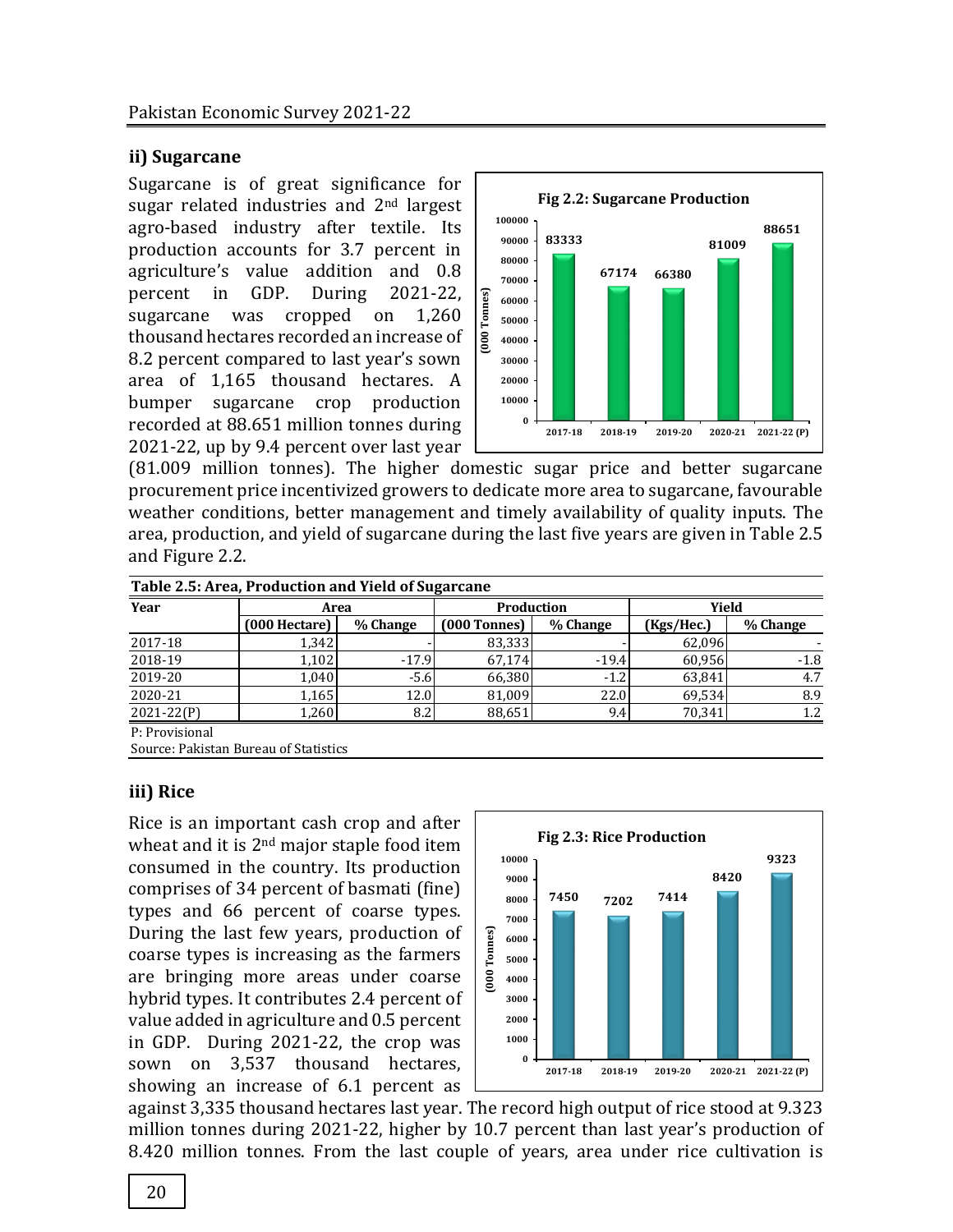witnessing rising trend. As domestic rice production exceeds domestic annual requirement, the country often has exportable surplus. The area, production, and yield of rice during the last five years are shown in Table 2.6 and Figure 2.3.

| Table 2.6: Area, Production and Yield of Rice |               |          |                   |          |            |          |  |  |  |
|-----------------------------------------------|---------------|----------|-------------------|----------|------------|----------|--|--|--|
| Year                                          | Area          |          | <b>Production</b> |          | Yield      |          |  |  |  |
|                                               | (000 Hectare) | % Change | [000 Tonnes]      | % Change | (Kgs/Hec.) | % Change |  |  |  |
| 2017-18                                       | 2,901         |          | 7,450             |          | 2,568      |          |  |  |  |
| 2018-19                                       | 2.810         | $-3.1$   | 7.202             | $-3.3$   | 2,563      | $-0.2$   |  |  |  |
| 2019-20                                       | 3.034         | 8.0      | 7.414             | 2.9      | 2.444      | $-4.6$   |  |  |  |
| 2020-21                                       | 3.335         | 9.9      | 8.420             | 13.6     | 2,525      | 3.3      |  |  |  |
| $2020 - 22(P)$                                | 3,537         | 6.1      | 9,323             | 10.7     | 2,635      | 4.4      |  |  |  |
| P: Provisional                                |               |          |                   |          |            |          |  |  |  |

Source: Pakistan Bureau of Statistics

#### **iv) Wheat**

Wheat is the staple crop and it ensures food security of the country. Wheat is cultivated over 22 million acres and accounts for 7.8 percent of the value added in agriculture and 1.8 percent of GDP. Self-sufficiency in wheat has been an objective of every Government and thus always challenges for the agriculture experts and policy makers. Wheat is a strategic crop and any shortfall in its production can create an awkward situation leading to political uncertainty, significant drainage of foreign reserves, rise in prices of wheat flour and pocket shortages in vulnerable areas. During 2021-22, area sown decreased to 8,976



thousand hectares (2.1 percent) against last year's of 9,168 thousand hectares. The production of wheat declined to 26.394 million tonnes (3.9 percent) compared to 27.464 million tonnes production of last year. Wheat production declined due to decline in area sown, shortfall in irrigation water and drought conditions at sowing, less fertilizers offtake and heat wave in March/April, though the government has increased Minimum Support Price to Rs 2200/40 kg this year is aligned to the cost of production. The wheat production position over the last five years is given in Table 2.7 and Figure 2.4.

|                | Table 2.7: Area, Production and Yield of Wheat |          |              |          |             |          |  |  |  |
|----------------|------------------------------------------------|----------|--------------|----------|-------------|----------|--|--|--|
| Year           | Area                                           |          | Production   |          | Yield       |          |  |  |  |
|                | (000 Hectares)                                 | % Change | (000 Tonnes) | % Change | (Kgs /Hec.) | % Change |  |  |  |
| 2017-18        | 8.797                                          | -        | 25,076       |          | 2,851       |          |  |  |  |
| 2018-19        | 8,678                                          | $-1.4$   | 24,349       | $-2.9$   | 2,806       | $-1.6$   |  |  |  |
| 2019-20        | 8,805                                          | 1.5      | 25,248       | 3.7      | 2,868       | 2.2      |  |  |  |
| 2020-21        | 9,168                                          | 4.1      | 27,464       | 8.8      | 2,996       | 4.5      |  |  |  |
| 2021-22(P)     | 8.976                                          | $-2.1$   | 26,394       | $-3.9$   | 2.940       | $-1.9$   |  |  |  |
| P: Provisional |                                                |          |              |          |             |          |  |  |  |
|                | Source: Pakistan Bureau of Statistics          |          |              |          |             |          |  |  |  |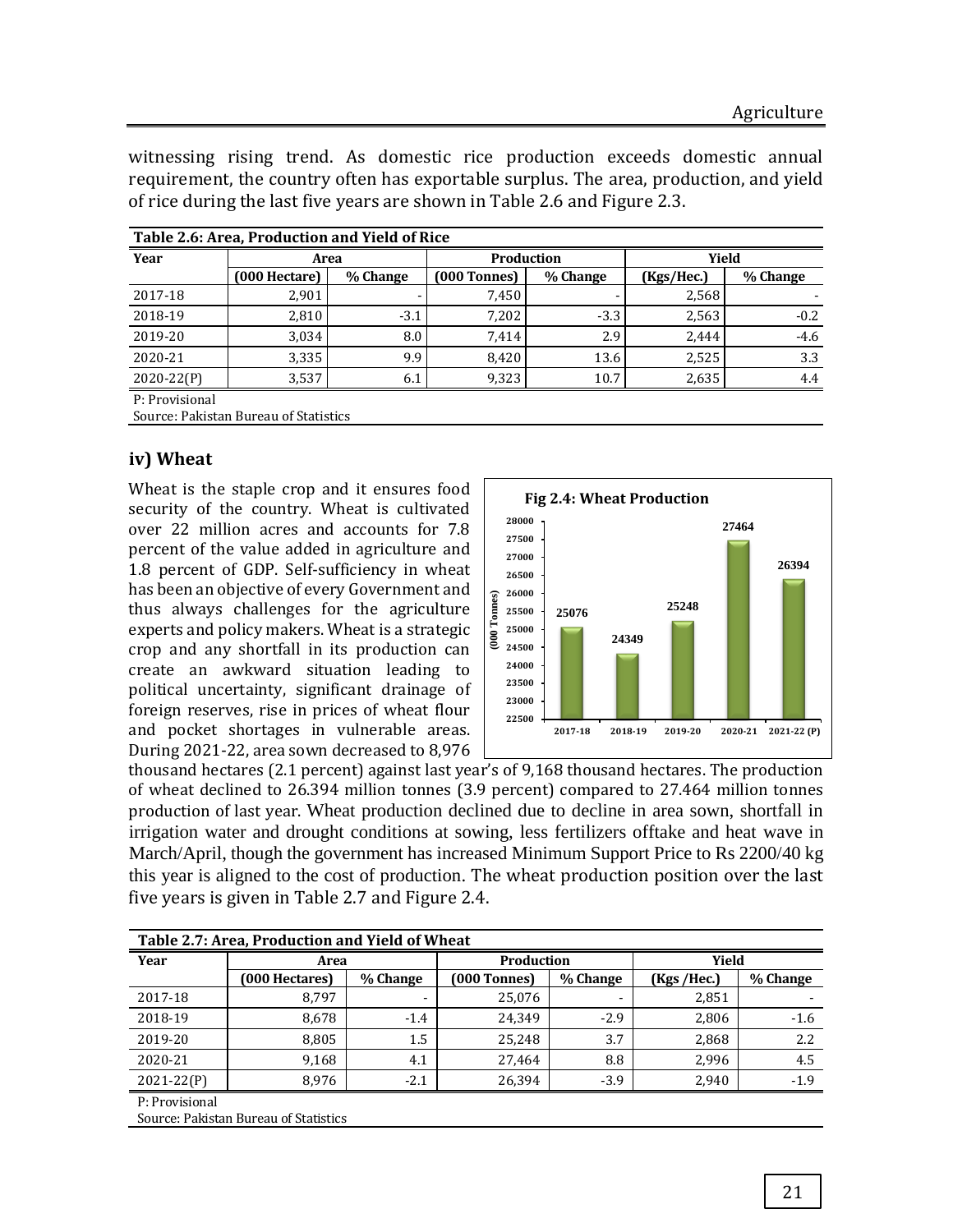#### **Box-I: Impacts of the Conflict between the Russia-Ukraine on Food and Agriculture Markets in Pakistan**

Pakistan imports significant amounts of wheat, pulses, and oilseeds from the Russia and Ukraine. Last year, imports from Russia and Ukraine contributed for 77.3 percent of total wheat imports, 19.3 percent of total pulses imports, and 10.4 percent of total oilseed imports into the country. Moreover, although Pakistan is not primarily dependent on these two countries for fertilizers and fossil fuels, it is likely to bear the brunt of rising international prices for fertilizers and energy.

Due to high fertilizer prices and drought in some parts of the country, Pakistan has missed its wheat production target of 28.90 million metric tons (MMT) for 2021-22 season. Therefore, Pakistan will most likely need to import 3.0 MMT of wheat in the next few months. Wheat prices were already rising to historic levels, but with the ongoing conflict between the Russia and Ukraine, international wheat prices are now at their highest level in the last few decades. The increased cost of production domestically, due to increased fertilizer and energy prices, are expected to raise the price of wheat in the Pakistani market.

Cooking oil and ghee are also essential food commodities in Pakistan. The country's annual requirement for edible oil is around 4.1 MMT. In 2021, Pakistan produced only 11 percent of edible oil required for domestic consumption, and the rest of 89 percent was imported. Since the beginning of the conflict, the price of cooking oil in Pakistan has increased by 14.2 percent, and that of vegetable ghee has risen by 15.8 percent in just six weeks. This increasing trend is likely to persist as the international edible oils market may experience a considerable shortfall due to the conflict.

Source: Food and Agriculture Organization of the United Nations, Pakistan

## **v) Maize**

During 2021-22, maize crop was sown on area of 1,653 thousand hectares and recorded increase of 16.6 percent over last year's cultivated area of 1,418 thousand hectares. Maize crop output recorded at 10.635 million tonnes witnessing significant growth of 19.0 percent over 8.940 million tonnes last year Maize contributes 3.2 percent value added in agriculture and 0.7 percent to GDP. The increase in production was mainly due to increased sown area, availability of improved high yield seed varieties, favourable weather conditions



and better economic returns. Last five years production position maize is presented in Table 2.8 and Figure 2.5.

| Table 2.8: Area, Production and Yield of Maize |                |          |                |          |             |          |  |  |
|------------------------------------------------|----------------|----------|----------------|----------|-------------|----------|--|--|
| Year                                           | Area           |          | Production     |          | Yield       |          |  |  |
|                                                | (000 Hectares) | % Change | $(000$ Tonnes) | % Change | (Kgs /Hec.) | % Change |  |  |
| 2017-18                                        | 1,251          |          | 5.902          |          | 4,718       |          |  |  |
| 2018-19                                        | 1.374          | 9.8      | 6.826          | 15.7     | 4.968       | 5.3      |  |  |
| 2019-20                                        | 1,404          | 2.2      | 7,883          | 15.5     | 5,614       | 13.0     |  |  |
| 2020-21                                        | 1,418          | 1.0      | 8.940          | 13.4     | 6,305       | 12.3     |  |  |
| $2021 - 22(P)$                                 | 1,653          | 16.6     | 10,635         | 19.0     | 6,436       | 2.1      |  |  |
| D. Drovicional                                 |                |          |                |          |             |          |  |  |

P: Provisional

Source: Pakistan Bureau of Statistics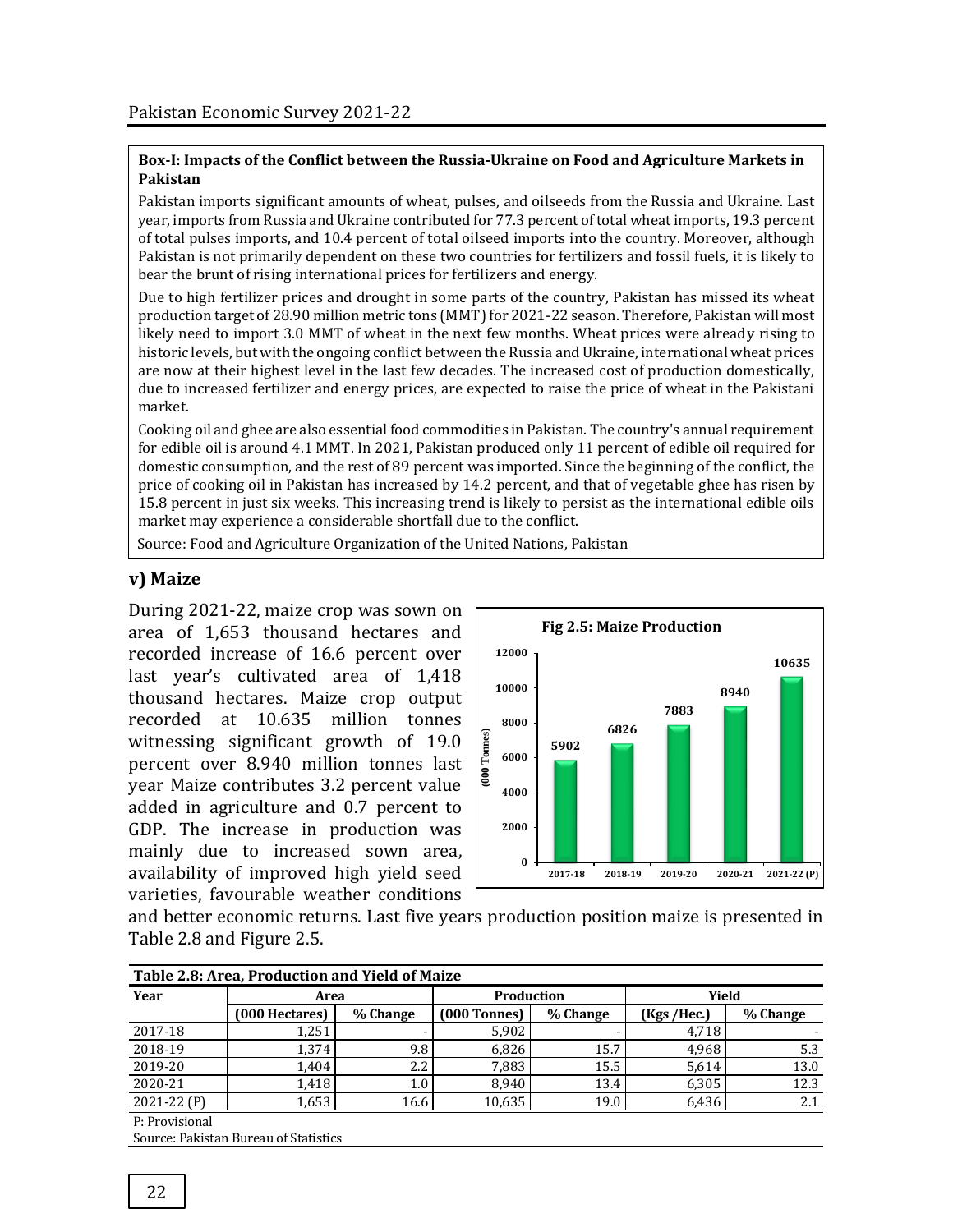# **b) Other Crops**

During 2021-22, gram production grew by 36.3 percent and reached to 319 thousand tonnes on account of availability of certified seeds and favourable weather conditions compared to last year. The production of rapeseed & mustard increased by 26.7 percent while production of Jowar and Bajra witnessed a decrease of 33.3 percent and 15.0 percent, respectively, due to decline in area under cultivation. The production of Barley and Tobacco remained at the last year's production level. The area and production of other crops is given in Table 2.9.

| Table 2.9: Area and Production of Other Kharif and Rabi Crops |                                           |                            |                        |                              |                              |  |  |  |
|---------------------------------------------------------------|-------------------------------------------|----------------------------|------------------------|------------------------------|------------------------------|--|--|--|
| Crops                                                         | 2020-21                                   |                            | 2021-22 <sub>(P)</sub> | % Change in                  |                              |  |  |  |
|                                                               | Area<br>(000 Hectares)                    | Production<br>(000 Tonnes) | Area<br>(000 Hectares) | Production<br>$(000$ Tonnes) | production over<br>Last year |  |  |  |
| Bajra                                                         | 350                                       | 266                        | 227                    | 226                          | $-15.0$                      |  |  |  |
| Jowar                                                         | 126                                       | 96                         | 77                     | 64                           | $-33.3$                      |  |  |  |
| Gram                                                          | 883                                       | 234                        | 867                    | 319                          | 36.3                         |  |  |  |
| Barley                                                        | 42                                        | 42                         | 39                     | 42                           |                              |  |  |  |
| Rapeseed & Mustard                                            | 224                                       | 296                        | 277                    | 375                          | 26.7                         |  |  |  |
| Tobacco                                                       | 55                                        | 168                        | 55                     | 168                          |                              |  |  |  |
| P: Provisional<br>$\alpha$ nimely                             | $\sim$ $\sim$ $\sim$ $\sim$ $\sim$ $\sim$ |                            |                        |                              |                              |  |  |  |

Source: Pakistan Bureau of Statistics

During 2021-22, the production of chillies, potato and moong increased by 36.6 percent, 35.1 percent and 29.0 percent, respectively, as compared to same period of last year. However, the production of mash and onion declined by 11.6 percent and 8.5 percent, respectively, while production of masoor remained same over last year. The area and production of other crops is given in Table 2.10.

| Table 2.10: Area and Production of Other Crops |                        |                            |                        |                                       |                              |  |  |  |  |  |  |
|------------------------------------------------|------------------------|----------------------------|------------------------|---------------------------------------|------------------------------|--|--|--|--|--|--|
| Crops                                          | 2020-21                |                            | $2021 - 22(P)$         | % Change in                           |                              |  |  |  |  |  |  |
|                                                | Area<br>(000 Hectares) | Production<br>(000 Tonnes) | Area<br>(000 Hectares) | Production<br>(000 Tonnes)            | production<br>over Last year |  |  |  |  |  |  |
| Masoor                                         | 6.9                    | 4.1                        | 5.8                    | 4.1                                   |                              |  |  |  |  |  |  |
| Moong                                          | 231.1                  | 204.5                      | 301.8                  | 263.8                                 | 29.0                         |  |  |  |  |  |  |
| Mash                                           | 11.0                   | 6.9                        | 8.0                    | 6.1                                   | $-11.6$                      |  |  |  |  |  |  |
| Potato                                         | 234.3                  | 5,873.0                    | 313.8                  | 7,937.1                               | 35.1                         |  |  |  |  |  |  |
| Onion                                          | 153.8                  | 2,305.7                    | 141.0                  | 2,108.8                               | $-8.5$                       |  |  |  |  |  |  |
| Chillies                                       | 46.8                   | 105.4                      | 58.1                   | 144.0                                 | 36.6                         |  |  |  |  |  |  |
| P: Provisional                                 |                        |                            |                        |                                       |                              |  |  |  |  |  |  |
|                                                |                        |                            |                        | Source: Pakistan Bureau of Statistics |                              |  |  |  |  |  |  |

# **i) Oilseeds**

During FY2022 (July-March), 2.754 million tonnes of edible oil/oil from oilseed for crushing total value Rs 662.657 billion (US\$ 3.681 billion) was imported. Local production of edible oil during this period is provisionally estimated at 0.460 million tonnes. Total availability of edible oil during this period is estimated at 3.214 million tonnes. The area and production of oilseed crops is given in Table 2.11.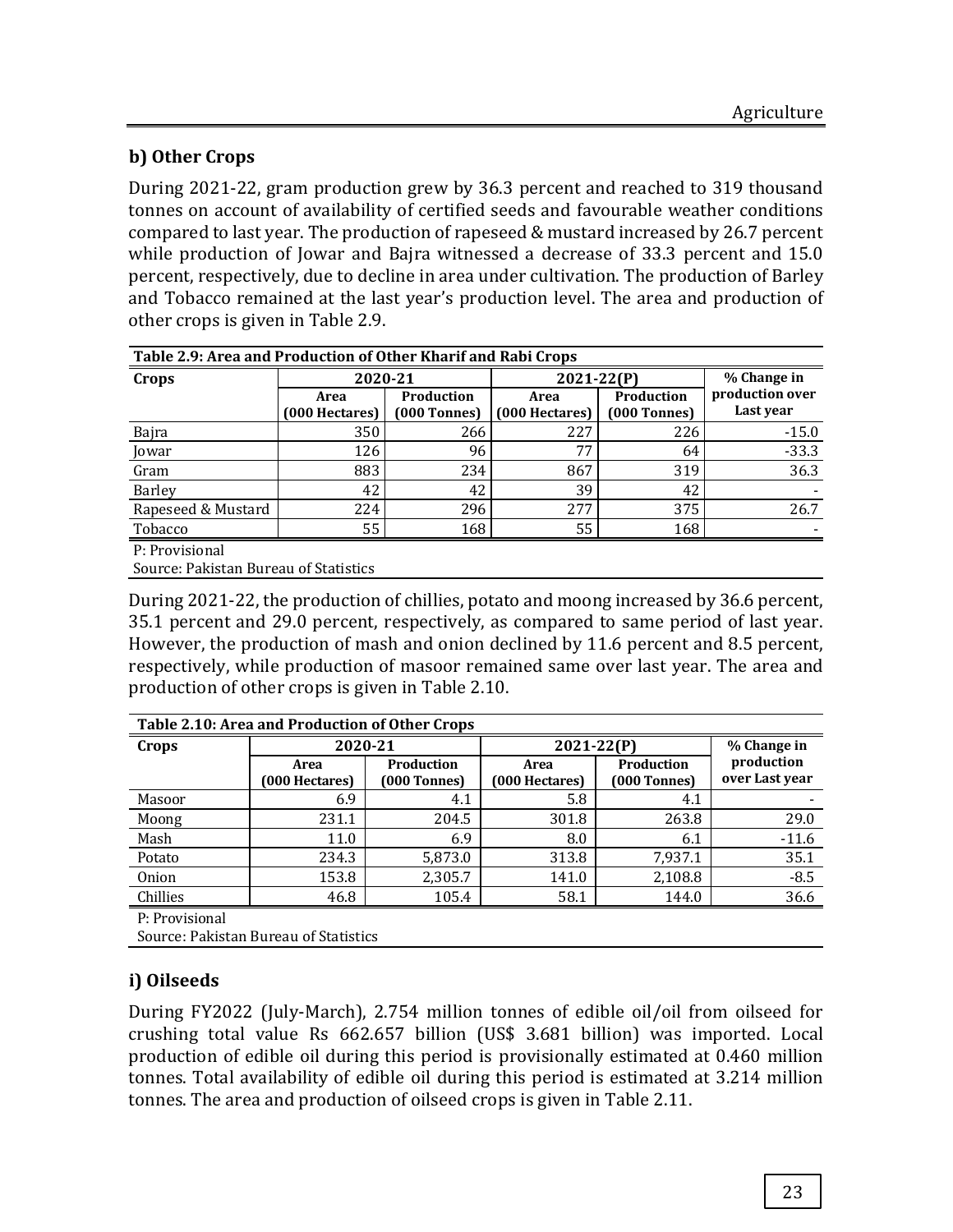| Crops              |                        | 2020-21    |     | 2021-22 (July-March) (P)                              |            |     |
|--------------------|------------------------|------------|-----|-------------------------------------------------------|------------|-----|
|                    | Area                   | Production |     | Area                                                  | Production |     |
|                    | $(000 \text{ Across})$ | Seed       | 0il | $(000 \text{ A} \text{c} \text{r} \text{e} \text{s})$ | Seed       | 0il |
| Cottonseed         | 5,137                  | 1,782      | 214 | 4.740                                                 | 2,126      | 255 |
| Rapeseed & Mustard | 608                    | 338        | 108 | 692                                                   | 377        | 121 |
| Sunflower          | 151                    | 87         | 33  | 253                                                   | 141        | 54  |
| Canola             | 77                     | 49         | 19  | 124                                                   | 79         | 30  |
| Total              | 5,073                  | 2,256      | 374 | 5,809                                                 | 2,723      | 460 |

Source: Pakistan Oilseed Development Board (PODB), Pakistan Bureau of Statistics

For promotion of oilseed crops, Ministry of National Food Security & Research (M/o NFS&R) is executing a mega project "National Oilseed Enhancement Programme" with a total cost of Rs 10.964 billion under the National Agriculture Emergency Programme. Subsidy of Rs 5,000 per acre for seed/inputs for canola, sunflower and sesame and 50 percent on purchase of oilseed machineries is being provided to oilseed growers.

#### **II. Farm Inputs**

# **i) Fertilizer**

Pakistan meets around 86 percent of its fertilizer requirement through domestic production while remaining 14 percent through imports.

The domestic production of fertilizers during FY2022 (July-March) increased by 1.9 percent over the same period of last year. This increase in domestic production of fertilizer is mainly due to running of two LNG based plants FatimaFert and Agritech Limited from September 2021 to March 2022. Although the import of fertilizer decreased by 6.2 percent, however the total availability of fertilizer slightly increased by 0.5 percent. There was decrease in total offtake of fertilizer nutrients by 3.6 percent. Nitrogen offtake witnessed slightly upward movement by 0.02 percent while Phosphate offtake decreased by 14.3 percent. However, Potash offtake increased by 10.7 percent during FY2022 (July-March). Major reasons for negative growth in Phosphate use is its high prices in international market and accordingly in domestic market. Price of urea increased by 10.4 percent, while that of DAP increased by 88.7 percent. Federal Government announced subsidy of Rs 1,000 per bag of DAP to compensate farming community.

Total availability of urea during Kharif 2021 was 3,404 thousand tonnes, comprising of 298 thousand tonnes of opening inventory and 3,106 thousand tonnes of domestic production (Table 2.12). Urea offtake was about 3,258 thousand tonnes, leaving inventory of 116 thousand tonnes for Rabi 2021-22. Availability of DAP was 1,232 thousand tonnes, comprising of 55 thousand tonnes of opening inventory, 733 thousand tonnes of imported supplies and 444 thousand tonnes of local production. DAP offtake was 889 thousand tonnes leaving an inventory of 353 thousand tonnes for the upcoming Rabi 2021-22.

Rabi 2021-22 started with an opening balance of 116 thousand tonnes of urea (Table 2.12). Domestic production during Rabi 2021-22 was estimated at 3,272 thousand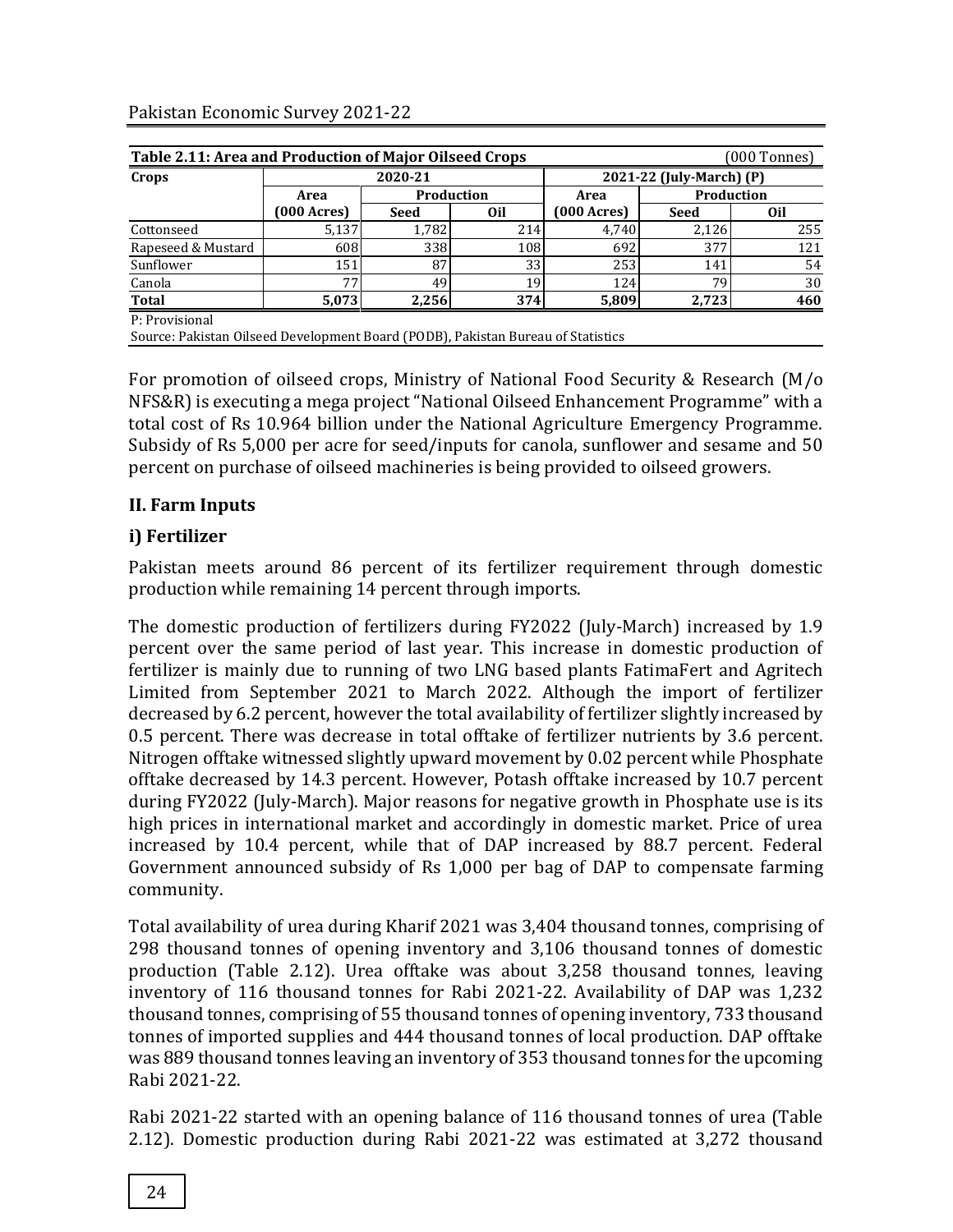tonnes. A quantity of 100 thousand tonnes arrived through import from China. Urea offtake during Rabi 2021-22 is projected around 3,195 thousand tonnes, against 3,489 thousand tonnes of total availability, leaving a closing balance of 294 thousand tonnes for upcoming season. DAP availability during Rabi 2021-22 is estimated about 1,181 thousand tonnes, which includes 353 thousand tonnes of opening inventory, 385 thousand tonnes of imported supplies and domestic production of 443 thousand tonnes. Offtake of DAP during Rabi season stood at 933 thousand tonnes, leaving a balance of 255 thousand tonnes for next season.

The total availability of urea during Kharif 2022 will be about 3,508 thousand tonnes, comprising of 294 thousand tonnes of opening balance and 3,214 thousand tonnes of domestic production (Table 2.12). Urea offtake is expected to be around 3,364 thousand tonnes, leaving a balance of 144 thousand tonnes. The total availability of DAP will be 705 thousand tonnes against expected offtake of 907 thousand tonnes. Supply and demand gap will be filled through imported supplies by the private sector.

| <b>Table 2.12: Fertilizer Supply Demand Situation</b><br>(000 Tonnes) |            |       |            |                        |            |  |  |  |
|-----------------------------------------------------------------------|------------|-------|------------|------------------------|------------|--|--|--|
| Kharif (Apr-Sep) 2021                                                 |            |       |            | Kharif (Apr-Sep) 2022  |            |  |  |  |
| Urea                                                                  | <b>DAP</b> | Urea  | <b>DAP</b> | Urea                   | <b>DAP</b> |  |  |  |
| 298                                                                   | 55         | 116   | 353        | 294                    | 255        |  |  |  |
|                                                                       | 733        | 100   | 385        | 0                      | 30         |  |  |  |
| 3,106                                                                 | 444        | 3,272 | 443        | 3,214                  | 420        |  |  |  |
| 3,404                                                                 | 1,232      | 3.489 | 1,181      | 3,508                  | 705        |  |  |  |
| 3,258                                                                 | 889        | 3,195 | 933        | $3,364*$               | 907        |  |  |  |
| $-29.8$                                                               | q          | 0     | 7          | $\Omega$               |            |  |  |  |
| 116                                                                   | 353        | 294   | 255        | 144                    | $-202$     |  |  |  |
|                                                                       |            |       |            | Rabi (Oct-Mar) 2021-22 |            |  |  |  |

\*: Offtake projections are based on demand received from Punjab province and three-year average offtake for rest of the provinces.

Source: National Fertilizer Development Centre

# **ii) Improved Seed**

Seed is basic input for agriculture sector and has imperative role in enhancing agriculture productivity, food security and poverty alleviation. Certified seed is the starting point to a successful crop as well as an important risk management tool. Production of certified seed is carefully controlled under a quality assurance and regulation system right from the very beginning. Seed certification is a legally sanctioned system for quality control of seed multiplication and production. The purpose of seed certification is to maintain and make available to the public, through certification, high quality seeds and propagating materials of notified and registered varieties. It has been reckoned that countries round the world have focused on use of certified seed for enhancing agriculture productivity owning to its better profitability coupled with application of internationally acceptable quality parameters.

#### **Seed Sector Achievements**

# **1. International Collaboration**

For seed sector development in Pakistan, Federal Seed Certification & Research Department (FSC&RD) International Cooperation section was in the process of deliberations during 2021-22 (July-March) through different cooperation proposals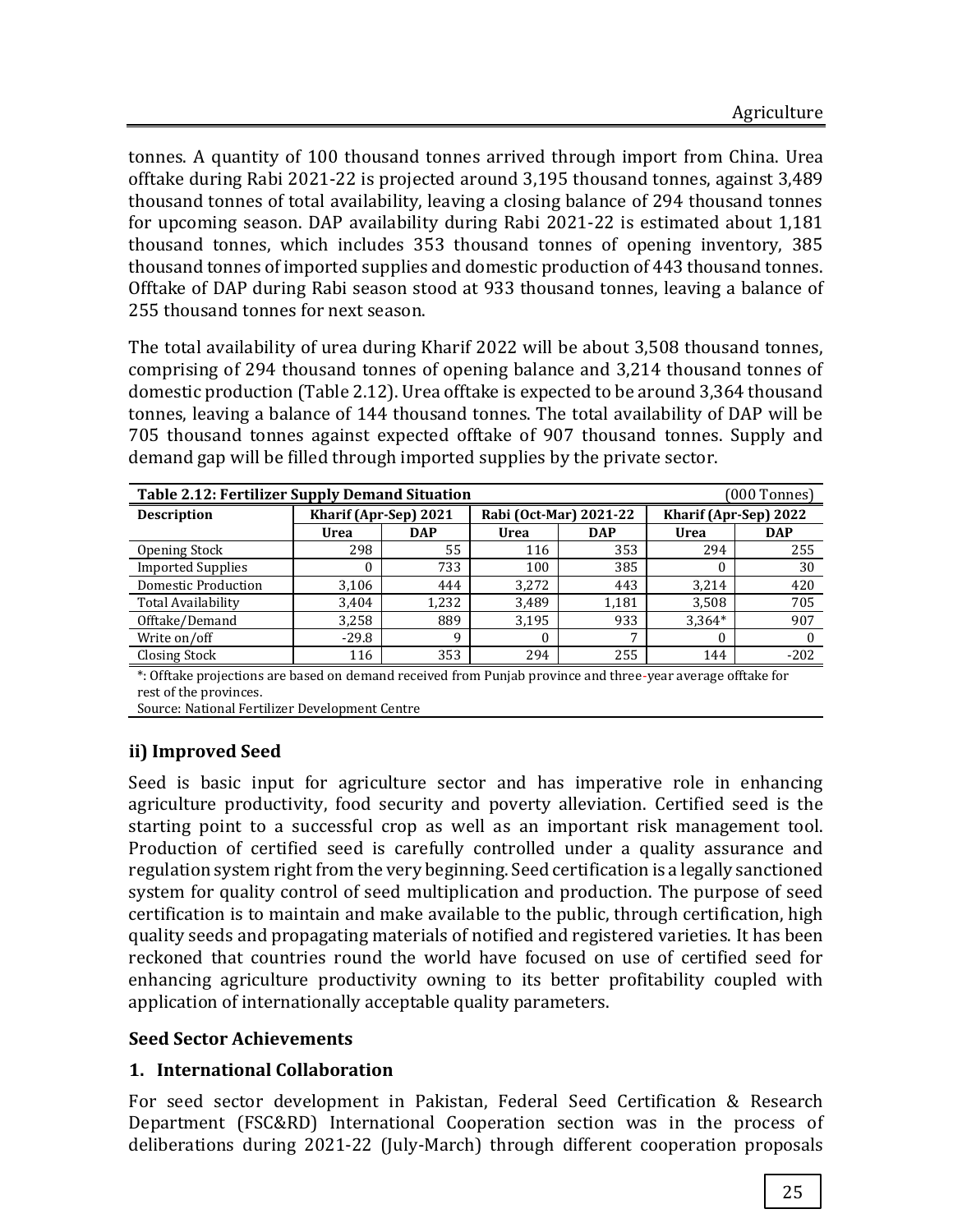with the following countries and international organizations; D-8, SAARC, FAO, ECO, Turkey, Netherlands, Germany, UK, Middle east, Azerbaijan, USA, Japan, Russia, Korea, China and Turkmenistan.

## **2. Distinctness, Uniformity and Stability (DUS) Examination**

A total of about 149 new candidate lines of Oilseeds, Vegetables, Pulses, Fruits, Paddy, Fodder & Forage, Medicinal plant, Maize, Wheat & Cotton have been examined for DUS trials during the subject period. DUS examination is under progress.

## **3. Track and Traceability of Certified Seed**

FSC&RD collected traceability data from majority of seed companies which revealed that total wheat seed availability was 638,000 MT (before processing out of which companies processed 520,000 MT and 947,855 certified seed tags were issued for 474,000 MT after testing by FSC&RD. A total of 338,464 MT of certified seed was supplied by the seed companies to seed dealers depending on market demand and 206,680 MT of certified seed was sold to farmers i.e., 31 percent of total seed availability and 19 percent of total seed requirement (1,075,562 MT). This showed that certified seed replacement was 19 percent out of which 160,715 MT of new rust tolerant varieties have been given to farmers (i.e., 15 percent certified seed replacement of new varieties).

|                 | Table 2.13: Area, Seed Requirement and Seed Availability<br>(Metric Tonnes) |                   |               |                          |          |          |  |  |
|-----------------|-----------------------------------------------------------------------------|-------------------|---------------|--------------------------|----------|----------|--|--|
| Crop            | Sowing                                                                      | <b>Total Seed</b> |               | <b>Seed Availability</b> |          |          |  |  |
|                 | Area*                                                                       | Requirement       | <b>Public</b> | <b>Private</b>           | Imported | Total ** |  |  |
|                 | (000 Ha)                                                                    |                   |               |                          |          |          |  |  |
| Wheat           | 9,210                                                                       | 1,137,435         | 76,309        | 561,300                  | $\theta$ | 637,609  |  |  |
| Cotton          | 2,330                                                                       | 39,940            | 425           | 28.712                   | 0        | 29,137   |  |  |
| Paddy           | 3,070                                                                       | 44,148            | 965           | 40,037                   | 4,145    | 45,167   |  |  |
| Maize           | 1,331                                                                       | 32,868            | 88            | 2,494                    | 15.615   | 18,198   |  |  |
| Pulses          | 1,185                                                                       | 42,674            | 379           | 3,980                    | 0        | 4,359    |  |  |
| <b>Oilseeds</b> | 830                                                                         | 10,790            | 2             | 1,031                    | 467      | 1,500    |  |  |
| Vegetables      | 280                                                                         | 8.400             | $\theta$      | 1,058                    | 2,828    | 3,886    |  |  |
| Fodders         | 2,038                                                                       | 61,140            | $\theta$      | 5,961                    | 19,028   | 24.999   |  |  |
| Potato          | 166                                                                         | 415,000           | $\theta$      | $\theta$                 | 13,400   | 13,400   |  |  |
| <b>Total</b>    | 20.440                                                                      | 1,792,396         | 78,169        | 644,572                  | 55,483   | 778,225  |  |  |

The area, seed requirement and seed availability during FY2022 (July-March), are given in Table 2.13.

\*: Targeted area has been decided by the Federal Committee on Agriculture (FCA), M/o NFS&R. \*\*: The seed availability figures (excluding wheat) are provisional

Source: Federal Seed Certification & Registration Department, M/o NFS&R

# **iii) Farm Mechanization**

Farm mechanization is an important element to accelerate agriculture productivity. Main constraint in increasing agriculture productivity includes non-availability of quality tractors and agricultural machinery in the appropriate time of need at affordable prices. The Federal Government continued the relief package that allowed on supply of imported farm machinery and equipment at reduced tariff (Custom Duty 0-2 percent and GST 05 percent) to encourage mechanized farming in the country.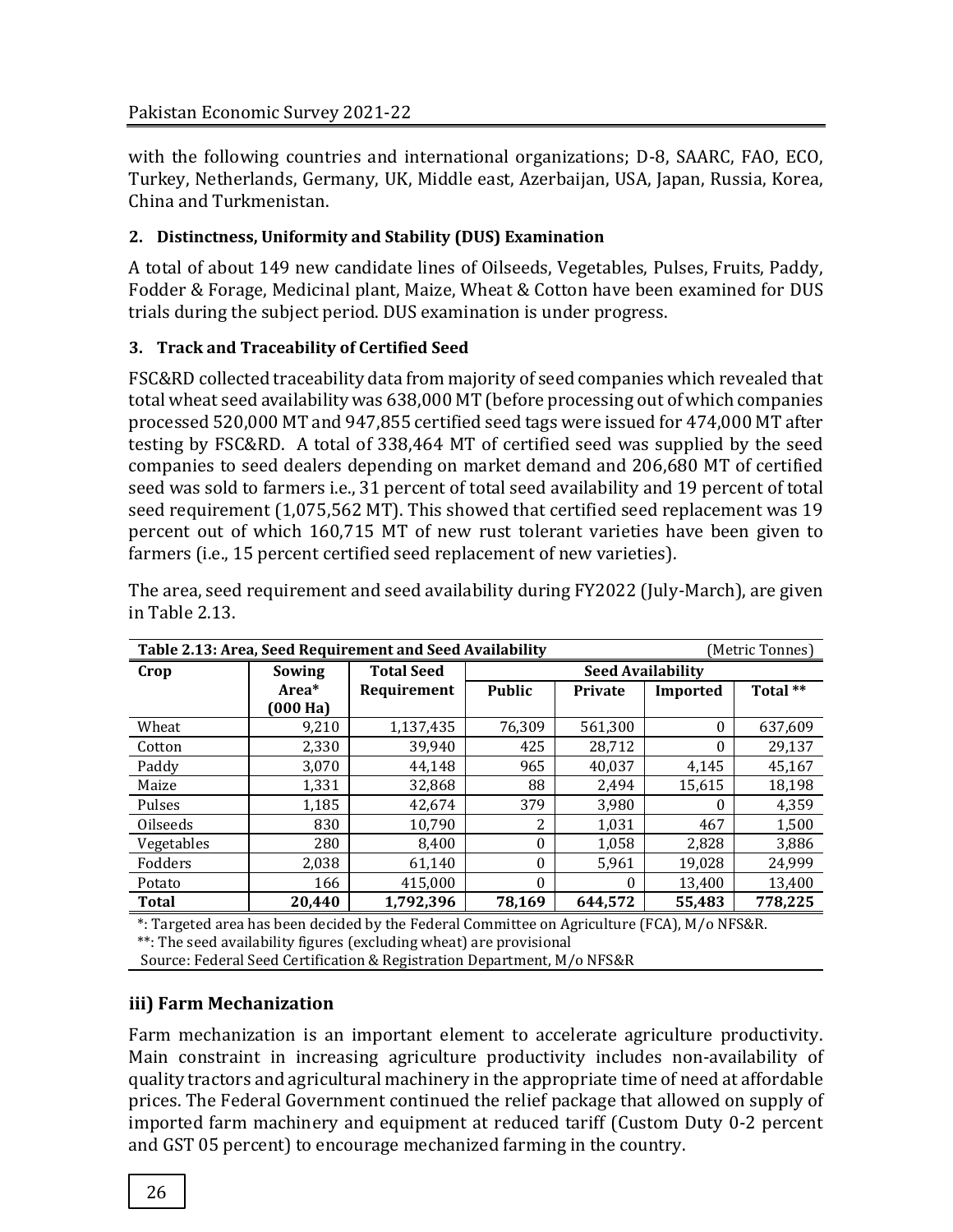The domestic tractor industry has played a significant role in fulfilling the requirements of tractors. The number of operational tractors in the country is around 670,000 resulting in availability of around 0.09 horsepower (HP) per acre against the required power of 1.4 HP per acre. During 2021-22 (July-March), total tractor production reached to 41,871 compared to 36,900 produced last year, a 13.5 percent higher than same period last year. The prices and production of locally manufactured tractors are given in Table 2.14.

| Table 2.14: Prices and Production of Locally Manufactured Tractors 2021-22 (July-March) |                                         |                  |            |           |  |  |  |
|-----------------------------------------------------------------------------------------|-----------------------------------------|------------------|------------|-----------|--|--|--|
| <b>Tractors Model -</b>                                                                 | <b>Base Price</b><br><b>Total Price</b> |                  |            |           |  |  |  |
| <b>Horse Power (HP)</b>                                                                 | <b>Excluding</b>                        | <b>Including</b> | Production | (in Nos.) |  |  |  |
|                                                                                         | GST (Rs)                                | GST@ 5% (Rs)     | (in Nos.)  |           |  |  |  |
| M/s Al-Ghazi Tractors Limited                                                           |                                         |                  |            |           |  |  |  |
| NH-480-S (55 HP)                                                                        | 1,170,000                               | 1,228,500        | 3,720      | 3,725     |  |  |  |
| NH-480 Power Plus (55 HP)                                                               | 1,221,500                               | 1,282,575        | 2,160      | 2,164     |  |  |  |
| Ghazi (65 HP)                                                                           | 1,352,000                               | 1,4,19,600       | 6,495      | 6,303     |  |  |  |
| 640 (75 HP)                                                                             | 1,733,000                               | 1,819,650        | 3,208      | 3,078     |  |  |  |
| Dabung (85 HP)                                                                          | 1,790,000                               | 1,879,500        | 486        | 432       |  |  |  |
| NH-70-56 4WD (85 HP)                                                                    | 2,355,000                               | 2,472,750        | 36         | 35        |  |  |  |
| Total                                                                                   |                                         |                  | 16,105     | 15,737    |  |  |  |
| M/s Millat Tractors Limited                                                             |                                         |                  |            |           |  |  |  |
| MF-240 (50 HP)                                                                          | 1,192,000                               | 1,251,600        | 5,318      | 5,346     |  |  |  |
| MF-350 P.S (50 HP)                                                                      | 1,380,000                               | 1,449,000        | 08         | $\theta$  |  |  |  |
| MF-260 (60 HP)                                                                          | 1,378,000                               | 1,446,900        | 4,389      | 4,387     |  |  |  |
| MF-360 P.S (60 HP)                                                                      | 1,455,000                               | 1,527,750        | 307        | 329       |  |  |  |
| MF-375 (85 HP)                                                                          | 1,787,000                               | 1,876,350        | 1,259      | 1,279     |  |  |  |
| MF-385 (85 HP)                                                                          | 1,860,000                               | 1,953,000        | 13,692     | 13,739    |  |  |  |
| MF-375 4WD (75 HP)                                                                      | 2,320,000                               | 2,436,000        | 153        | 142       |  |  |  |
| MF-385 4WD (85 HP)                                                                      | 2,410,000                               | 2,530,000        | 625        | 644       |  |  |  |
| Total                                                                                   |                                         |                  | 25,766     | 25,866    |  |  |  |
| <b>Grand Total</b><br>41,871<br>41,603                                                  |                                         |                  |            |           |  |  |  |
| Source: Tractor Manufacturers, Federal Water Management Cell                            |                                         |                  |            |           |  |  |  |

#### **iv) Irrigation**

During the monsoon season (July-September) 2021, rainfall recorded at 125.0 mm showing a decline of 11.3 percent against the normal average rainfall of 140.9 mm. During post-monsoon season (October-December) 2021, rainfall stood at 23.5 mm against the normal average rainfall of 26.4, showing a decrease of 11.2 percent. During winter season (January-March) 2022, rainfall recorded at 72.7 mm against the normal average rainfall of 74.3 mm, showing a decrease of 2.2 percent. Rainfall recorded during the reference period is given in Table 2.15.

| Table 2.15: Pakistan's Rainfall* Recorded During 2021-22                    | (in Millimetres)                                |                                                |                                            |  |  |  |
|-----------------------------------------------------------------------------|-------------------------------------------------|------------------------------------------------|--------------------------------------------|--|--|--|
|                                                                             | <b>Monsoon Rainfall</b><br>$($ Jul-Sep $)$ 2021 | <b>Post Monsoon Rainfall</b><br>(Oct-Dec) 2021 | <b>Winter Rainfall</b><br>$(Jan-Mar) 2022$ |  |  |  |
| Normal**                                                                    | 140.9                                           | 26.4                                           | 74.3                                       |  |  |  |
| Actual                                                                      | 125.0                                           | 23.5                                           | 72.7                                       |  |  |  |
| Shortage $(-)/$ excess $(+)$                                                | $-15.9$                                         | $-2.9$                                         | $-1.6$                                     |  |  |  |
| $\%$ Shortage (-)/excess (+)                                                | $-11.3$                                         | $-11.2$                                        | $-2.2$                                     |  |  |  |
| *: Area Weighted<br><sup>**</sup> : Normal/Long Period Average of 1961-2010 |                                                 |                                                |                                            |  |  |  |
| Source: Pakistan Meteorological Department                                  |                                                 |                                                |                                            |  |  |  |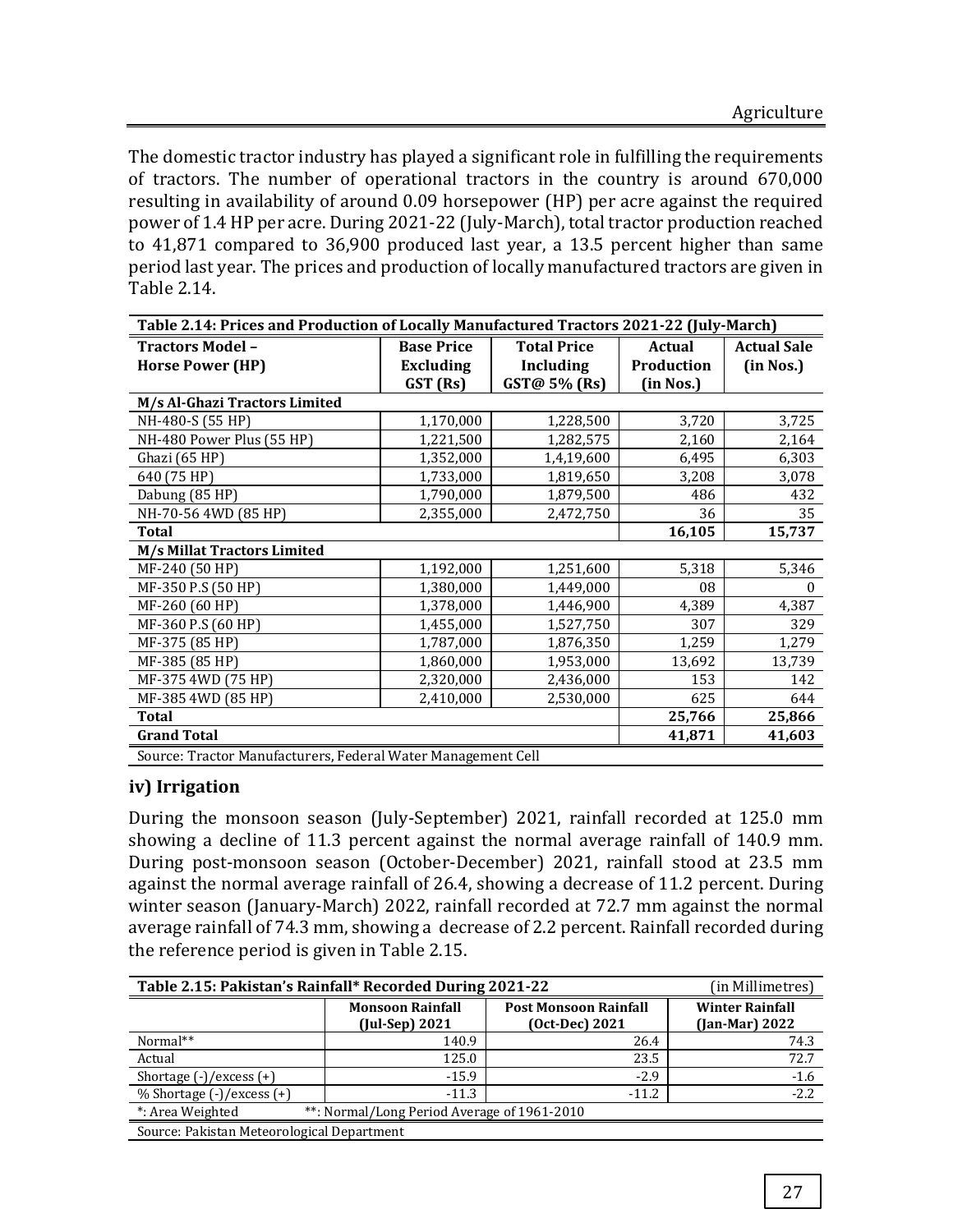Canal head withdrawals decreased by 0.05 percent during Kharif (April-September) 2021 and reached to 65.08 MAF compared to 65.11 MAF during the same season last year. During Rabi (October-March) 2021-22, it recorded a decline of 12 percent to 27.42 MAF compared to 31.21 MAF during the same season last year. The province-wise details are shown in Table 2.16.

| Table 2.16: Canal Head Withdrawals (Below Rim Stations)<br>(Million Acre Feet) |                                    |                                    |                                                |                                    |                                    |                                             |  |
|--------------------------------------------------------------------------------|------------------------------------|------------------------------------|------------------------------------------------|------------------------------------|------------------------------------|---------------------------------------------|--|
| Province                                                                       | <b>Kharif</b><br>(Apr-Sep)<br>2020 | <b>Kharif</b><br>(Apr-Sep)<br>2021 | % Change in<br>Kharif 2021<br><b>Over 2020</b> | Rabi<br>$(Oct$ -Mar $)$<br>2020-21 | Rabi<br>$(Oct$ -Mar $)$<br>2021-22 | % Change in<br>Rabi 2021-22<br>Over 2020-21 |  |
| Punjab                                                                         | 33.44                              | 33.13                              | $-1$                                           | 17.42                              | 14.65                              | $-16$                                       |  |
| Sindh                                                                          | 28.80                              | 28.96                              |                                                | 12.01                              | 11.08                              | -8                                          |  |
| Balochistan                                                                    | 2.02                               | 1.94                               | -4                                             | 1.22                               | 1.00                               | $-18$                                       |  |
| Khyber Pakhtunkhwa                                                             | 0.85                               | 1.05                               | 23                                             | 0.57                               | 0.70                               | 23                                          |  |
| <b>Total</b>                                                                   | 65.11                              | 65.08                              | $-0.05$                                        | 31.21                              | 27.42                              | $-12$                                       |  |
| Source: Indus River System Authority                                           |                                    |                                    |                                                |                                    |                                    |                                             |  |

Pakistan has been blessed with a bounty of water resources. During its course, the Indus River and its Tributaries irrigates 48 million acres of land through one of the world largest contiguous Indus Basin Irrigation System having average annual withdrawal of 101 MAF water. It is estimated that approximately 50 MAF groundwater is pumped through 1.2 million tubewells. Water is essential to meet the food need for country's growing population. Rising population, reservoir sedimentation, dwindling river supplies and climate change impacts have put Pakistan's limited water resources under immense stress. The country is facing severe water stress gradually morphing into water scarcity.

The Government's existing strategy of "Integrated Water Resources Management" recognizes the need to introduce appropriate policy measures, institutional reforms, and knowledge-based interventions to make water infrastructure and management system more efficient and sustainable. Main targets for 2018-30 under National Water Policy (2018) are; 33 percent reduction in the 46 MAF river flows lost in conveyance through watercourses lining, live storage capacity enhancement of 10 MAF, 20 percent increase in water use efficiency through modern irrigation techniques, refurbishment of irrigation infrastructure, real-time monitoring of water distribution for transparent water accounting and development of unified authentic database to have reliable water resources assessment.

During FY2022, an amount of Rs 90.312 billion (10 percent of total PSDP) were allocated for 91 water sector's development projects/studies (including Mohmand Dam Rs 15 billion, Diamer Basha Dam Rs 8 billion, Diamer Basha Land acquisition Rs 7 billion and Kachhi Canal 12 billion). Out of this, Rs 57.544 billion have been released till 31st March, 2022 against which utilization is Rs 47.618 billion.

#### **Key Achievement during FY2022**

 Despite the continuing impacts of COVID-19, construction activities remained in progress on both national importance mega projects i.e., Diamer-Basha Dam and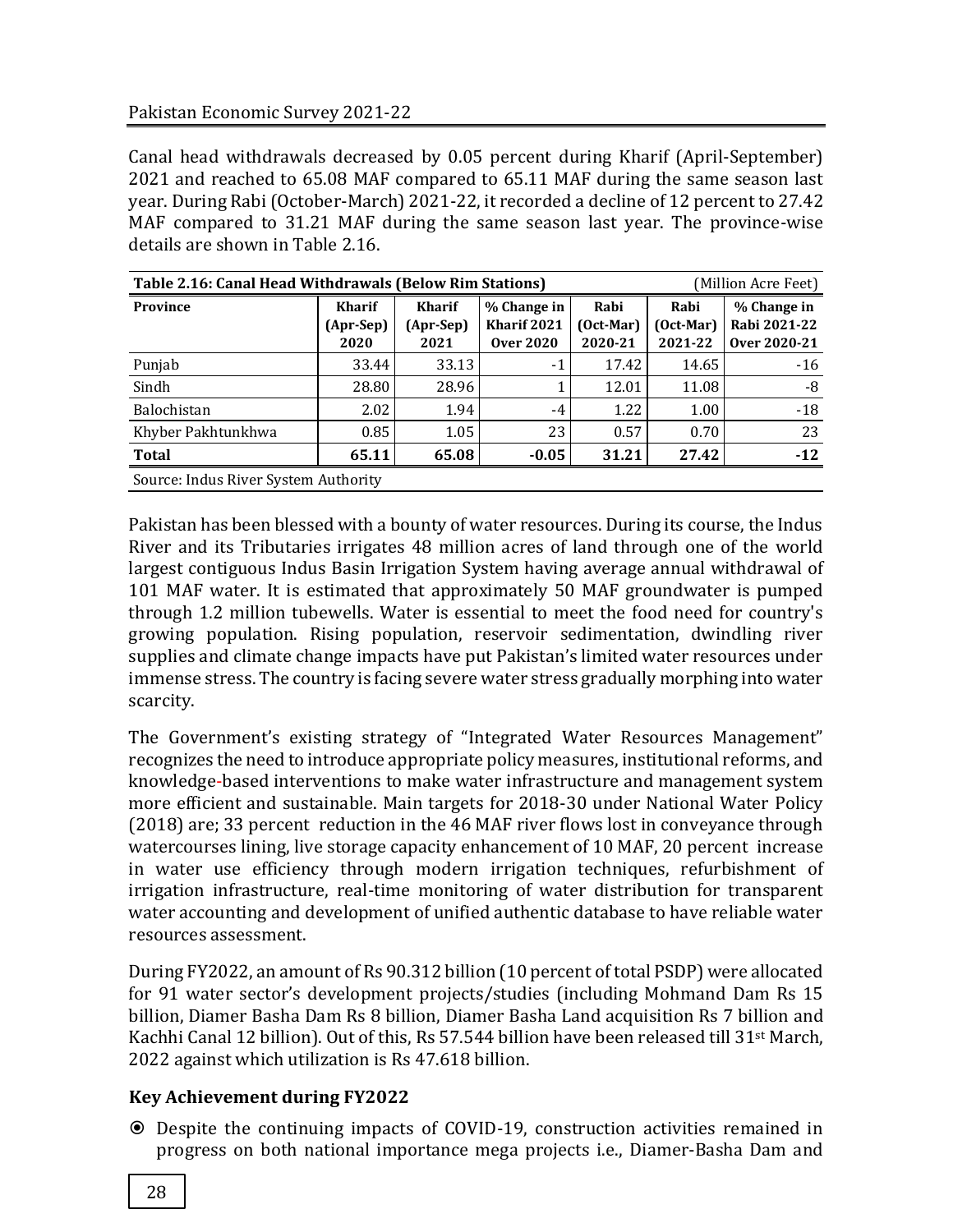Mohmand Dam projects. On completion, these dams will greatly mitigate water and power shortages in the country.

- Kachhi Canal (Phase-I) with 72,000 CCA in Balochistan remained operational. 55,000 of this command area has been developed.
- Work on Kachhi Canal Phase-I (Remaining works) having additional 30,000 acres CCA remained in full swing.
- Rainee Canal Phase-I has been completed and handed over to Irrigation Department, Government of Sindh.
- Initiation of about 30 new schemes of small dams/recharge/check having cost about Rs 28.60 billion with an allocation of Rs 2.74 billion in Balochistan.
- Works on Kurram Tangi Dam Phase-I (Kaitu Weir Diversion and allied works) remained in progress in North Waziristan. The project is planned to be completed in next financial year.
- Detailed engineering design of Chashma Right Bank Canal (Lift-cum-Gravity) Project completed, and PC-I submitted by MoWR is under approval process.
- Upon approval of PC-II, Expression of Interests were published for hiring of Consultants for Detailed engineering design of Kurram Tangi Dam Phase-II.
- Under **Karachi Transformation Plan** (Storm Water Drain Projects), Restoration & Revamping of Mehmoodabad Nullah was completed, while Restoration & Revamping of Gujjar Nullah & Orangi Nullah remained in progress.
- PC-I for Greater Karachi Bulk Water Supply Scheme K-IV approved by ECNEC on 31.01.2022.
- Under **Southern Balochistan Package**, approval of 17 water sector projects including Sunni Gar, Panjgur, Gish Kaur, Awaran & Shehznek dams and one umbrella PC-II covering 10 feasibility studies has been accorded.
- Under **Sindh Package** Feasibility study, detailed engineering design, Tender documents & PC-I of Jacobabad, Shikarpur & Kashmore drainage projects, Feasibility for construction of Drainage network in Taulka Ubauro, Daharki, Khangar, Mirpur Mathelo of District Ghotki and construction of small Storage Dams, Delay Action Dams, Recharge Weirs and I.S.S.O barriers have been initiated.
- Revised PC-I of Naulong Multipurpose Dam Project (Jhal Magsi, Balochistan) amounting to Rs 39.9 billion recommended to ECNEC by CDWP.
- Consultants for detailed engineering design of Hingol Dam Project having 65,000 acres CCA in Lasbela, Balochistan under finalization.
- Contractor re-mobilized at Nai Gaj Dam site and re-commenced the suspended works.
- Due to gradual decrease in the surface water inflow at Rim stations, water availability at canal head for Kharif season 2021-22 remained 67.14 MAF compared to 68.04 MAF in Kharif season 2020-21.
- In Balochistan, Sindh, Punjab and Khyber Pakhtunkhwa construction of medium/small/delay action dams and recharge dams remained in progress in FY2022. Province-wise detail is as under: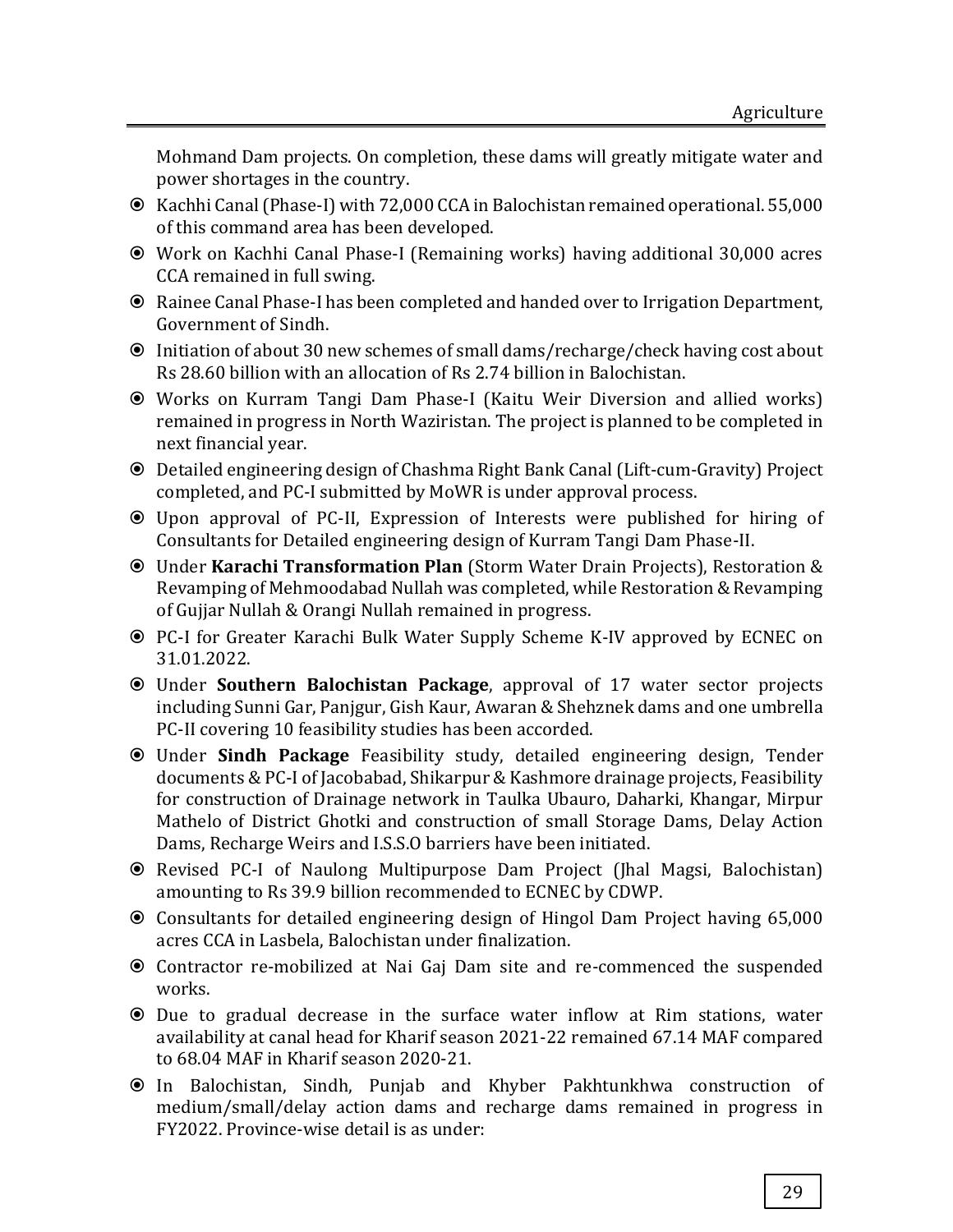| a)           | Punjab             | Ghabir & Papin dams.                                                                                                    |
|--------------|--------------------|-------------------------------------------------------------------------------------------------------------------------|
| $\mathbf{b}$ | Sindh              | Darawat & Nai Gaj Dams, Small dams in Kohistan, Thar &<br>Nagarparkar.                                                  |
| c)           | KP                 | Kurram Tangi, Kundal, Sanam, Baran dams & 20 small dams in<br>Nowshera, Karak, Swabi, Hangu, Haripur & Kohat districts. |
| d            | <b>Balochistan</b> | Naulong, Garuk, Basool, Batozai, Mangi, Mara Tangi Dams and<br>construction of 100 small dams (Package-II, III and IV). |

Physical progress of major on-going projects is given Table 2.17.

| Table 2.17: Major Water Sector Projects under Implementation |                                                 |                               |                           |                                          |                                                                                                                                                                                                                                                                               |  |  |
|--------------------------------------------------------------|-------------------------------------------------|-------------------------------|---------------------------|------------------------------------------|-------------------------------------------------------------------------------------------------------------------------------------------------------------------------------------------------------------------------------------------------------------------------------|--|--|
| Project                                                      | Location                                        | App. cost<br>(Rs million)     | Live<br><b>Storage</b>    | <b>Irrigated Area</b>                    | <b>Status</b>                                                                                                                                                                                                                                                                 |  |  |
|                                                              |                                                 |                               |                           |                                          |                                                                                                                                                                                                                                                                               |  |  |
| Basha Dam<br>(Dam Part<br>only)                              | Khyber<br>Pakhtunkhwa<br>& Gilgit<br>Baltistan  | 479,686                       | 6.40<br>MAF               | 1.23 Million Acres                       | ECNEC approved Dam part of the<br>project on 14-11-2018 (out of Rs<br>479 billion Rs 237 billion will be<br>federal grant, Rs 144 billion<br>commercial financing, Rs 98<br>billion WAPDA equity).<br>Physical progress is 7.47 percent.<br>Financial progress is 12 percent. |  |  |
| Kachhi Canal<br>(Phase-I)                                    | Balochistan                                     | 80,352                        |                           | 72,000 Acres                             | Phase-I completed. Out of<br>102,000 acres CCA about 55,000<br>acres developed in Dera Bugti,<br>Balochistan.                                                                                                                                                                 |  |  |
| Nai Gaj Dam                                                  | Dadu, Sindh                                     | 46,980                        | 160,000<br>(Acre<br>Feet) | 28,800 Acres<br>$(4.2$ MW<br>Power Gen.) | 52 percent physical works<br>completed                                                                                                                                                                                                                                        |  |  |
| Kurram Tangi<br>Dam (Phase-<br>I, Kaitu Weir)                | Khyber<br>Pakhtunkhwa                           | 21,059                        | 0.90<br>MAF               | 16,400 Acre<br>(18.9 MW Power<br>Gen.)   | 70 percent physical works<br>completed.                                                                                                                                                                                                                                       |  |  |
| Naulong Dam                                                  | Jhal Magsi,<br>Balochistan                      | 39,900                        | 0.20<br>MAF               | 47,000 Acres<br>$(4.4$ MW<br>Power Gen.) | Feasibility & Detailed<br>engineering design completed.<br>Updated 2 <sup>nd</sup> revised PC-I under<br>approval from ECNEC.                                                                                                                                                 |  |  |
| Mohmand Dam<br>Hydropower<br>Project<br>(800 MW)             | Mohmand<br>District of<br>Khyber<br>Pakhtunkhwa | 114,285<br>(dam part)<br>cost | 0.676<br>MAF              | 16,737 Acres                             | Phase-I ECNEC approved on 30-<br>06-2018 at a Total cost of Rs<br>309.558 billion (dam part+<br>power generation cost).<br>Physical progress is 16.73<br>percent.<br>Financial progress is 16 percent.                                                                        |  |  |
| Darawat Dam                                                  | Jamshoro,<br>Sindh                              | 9,300                         | 89,192<br>(Acre<br>Feet)  | 25,000 Acres                             | Physically completed.<br>CAD to be expedited by Govt of<br>Sindh.                                                                                                                                                                                                             |  |  |
| <b>Hingol Dam</b>                                            | Lasbela,<br>Balochistan                         |                               | 0.816<br>(MAF)            | 65,000 Acres<br>(1.37 MW Power<br>Gen.l  | Feasibility study completed.<br>Detailed engineering design<br>commenced.                                                                                                                                                                                                     |  |  |
| Murunj Dam                                                   | Rajanpur,<br>Punjab.                            |                               | 0.60<br>(MAF)             | 120,000 Acres<br>(12 MW Power Gen.)      | Feasibility study, detailed<br>engineering design in progress.                                                                                                                                                                                                                |  |  |
| Sindh Barrage                                                | Thatta,<br>Sindh.                               |                               | 1.80<br>(MAF)             |                                          | Feasibility study near<br>completion by WAPDA.                                                                                                                                                                                                                                |  |  |

Source: Ministry of Planning, Development & Special Initiatives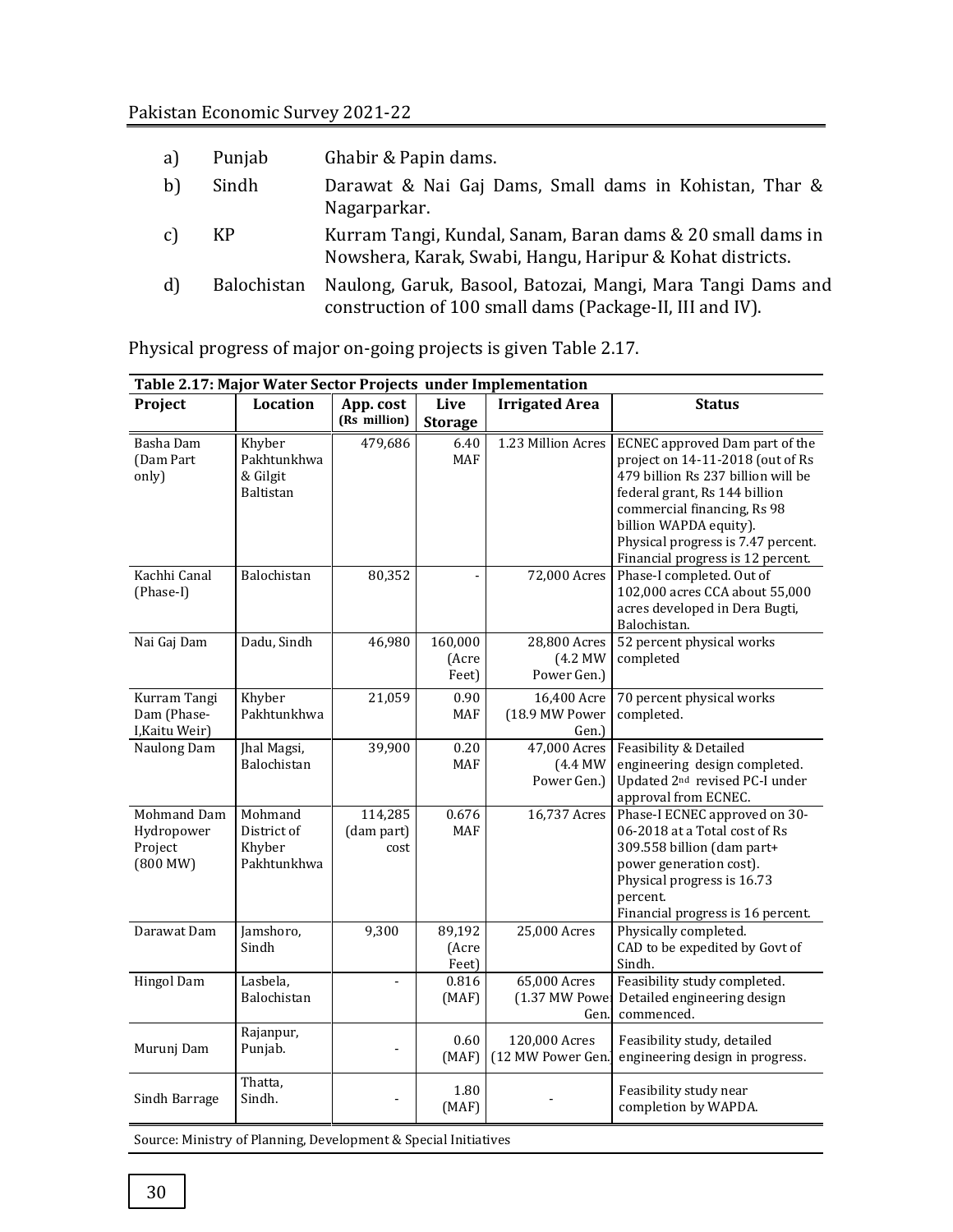| <b>Key Initiative</b>                                                                                                                                                                                                                                                                                                                                                                                                                                         | <b>Activity/action conducted</b>                                                                                                                                                                                                                                                                                                                               | <b>Results Achieved</b>                                                                                                                                                                                                                 | <b>Financial</b>                                                                                                               |
|---------------------------------------------------------------------------------------------------------------------------------------------------------------------------------------------------------------------------------------------------------------------------------------------------------------------------------------------------------------------------------------------------------------------------------------------------------------|----------------------------------------------------------------------------------------------------------------------------------------------------------------------------------------------------------------------------------------------------------------------------------------------------------------------------------------------------------------|-----------------------------------------------------------------------------------------------------------------------------------------------------------------------------------------------------------------------------------------|--------------------------------------------------------------------------------------------------------------------------------|
|                                                                                                                                                                                                                                                                                                                                                                                                                                                               |                                                                                                                                                                                                                                                                                                                                                                |                                                                                                                                                                                                                                         | <b>Expenditure</b>                                                                                                             |
| Karachi Transformation Plan<br>(Storm Water Drain Projects)                                                                                                                                                                                                                                                                                                                                                                                                   | Approval and releases of Rs 34,505.738<br>million to 4 projects namely<br>Restoration & revamping of<br>i)<br>Mehmoodabad Nullah and its<br>Tributaries<br>Restoration & revamping of Gujjar<br>ii)<br>Nullah<br>iii) Restoration & revamping of Orangi<br>Nullah<br>Restoration & revamping of Liyari &<br>iv)<br>Malir Rivers with associated<br>Tributaries | $\triangleright$ Restoration &<br>revamping of<br>Mehmoodabad<br>Nullah and its<br>Tributaries have<br>been completed<br>$\triangleright$ Restoration &<br>revamping of<br>Gujjar Nullah &<br>Orangi Nullah are<br>being<br>implemented | billion<br>Rs<br>8<br>been<br>have<br>expended<br>till<br>28 <sup>th</sup><br>Feb.<br><b>as</b><br>reported<br>by<br>Sponsors. |
| Karachi Transformation Plan<br>(K-4 Greater Water Supply<br>Scheme)                                                                                                                                                                                                                                                                                                                                                                                           | Approval of Revised PC-I                                                                                                                                                                                                                                                                                                                                       | Projects is under<br>implementation                                                                                                                                                                                                     | 3<br>percent<br>funds released<br>till 2 <sup>nd</sup> quarter<br>as reported by<br>sponsors                                   |
| Southern Balochistan Package                                                                                                                                                                                                                                                                                                                                                                                                                                  | Approval of 17 water sector projects<br>including Sunni Gar, Panjgur, Gish Kaur,<br>Awaran & Shehzenic dams and one<br>umbrella PC-II covering 10 feasibility<br>studies.<br>Total approved projects under SBDP: 27<br>New Projects: 10<br>On-going projects: 7<br>Feasibility studies: 10                                                                     | New Projects are at<br>tendering phase                                                                                                                                                                                                  |                                                                                                                                |
| Sindh Package<br>(i) Nai Gaj Dam project, ii)<br>Feasibility Study, Detailed<br>Engineering Design, Tender<br>Documents & PC-I of Jacobabad,<br>Shikarpur & Kashmore Drainage<br>projects, iii) Feasibility for<br>construction of Drainage<br>network in Taulka Ubauro,<br>Daharki, Khangar, Mirpur<br>Mathelo of District Ghotki iv)<br><b>Construction of Small Storage</b><br>Dams, Delay Action Dams,<br>Recharge Weirs and I.S.S.O<br>barriers in Sindh | Approval of projects under Sindh<br>Package                                                                                                                                                                                                                                                                                                                    | Projects are under<br>implementation                                                                                                                                                                                                    |                                                                                                                                |

#### **Packages Announced by Federal Government**

Source: Ministry of Planning, Development & Special Initiatives

# **iv) Agricultural Credit**

SBP has allocated the indicative agriculture credit disbursement targets of Rs 1,700 billion for FY2022 which is 24.5 percent higher than last year's disbursement of Rs 1,366.0 billion. Currently, 50 formal financial institutions are providing agriculture loans to the farming community, which include 5 major commercial banks, 14 medium-sized domestic private banks, 5 Islamic banks, 2 specialized banks (ZTBL & PPCBL), 11 microfinance banks besides 13 Microfinance Institutions/Rural Support Programmes (MFIs/RSPs).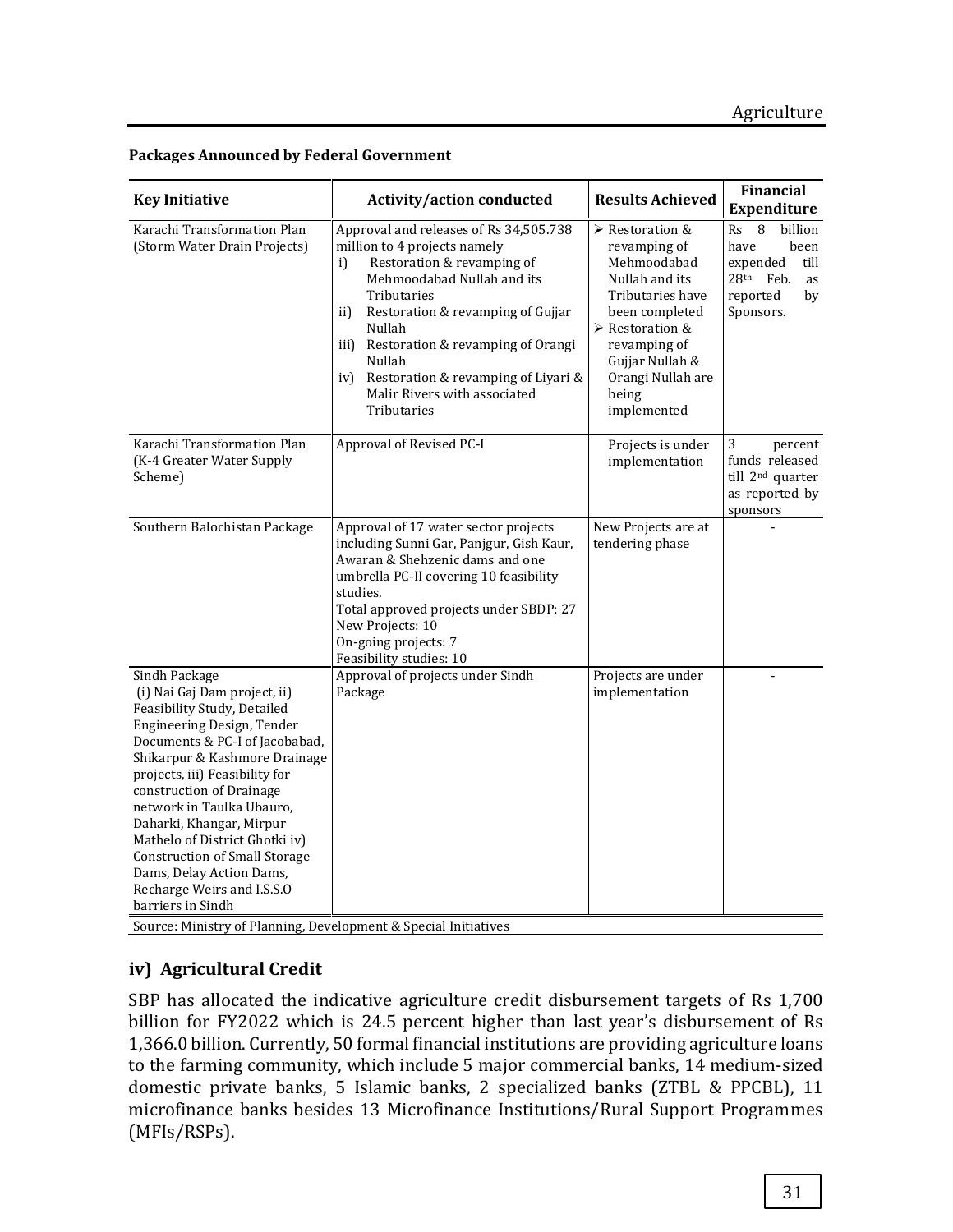During FY2022 (July-March), banks have disbursed Rs 958.3 billion which is 56.4 percent of the overall annual target and 0.5 percent higher than the disbursement of Rs 953.7 billion made during the same period last year. Further, the outstanding portfolio of agricultural loans has increased by Rs 30.9 billion i.e., from Rs 601.8 billion to Rs 632.7 billion at end March 2022 as compared to same period last year. In terms of outreach, the number of outstanding borrowers has reached to 3.2 million in March 2022. The comparative disbursements of agriculture lending banks/institutions against their annual indicative targets during FY2022 (July-March) are given in Table 2.18

| Table 2.18: Supply of Agriculture Credit by Institutions<br>(Rs billion) |               |                     |                                |               |                     |                 |               |  |  |  |  |
|--------------------------------------------------------------------------|---------------|---------------------|--------------------------------|---------------|---------------------|-----------------|---------------|--|--|--|--|
| <b>Banks</b>                                                             | <b>Target</b> | FY2021 (July-March) |                                | <b>Target</b> | FY2022 (July-March) |                 | $\frac{0}{0}$ |  |  |  |  |
|                                                                          | <b>FY2021</b> | <b>Disbursed</b>    | Achieved                       | <b>FY2022</b> | <b>Disbursed</b>    | <b>Achieved</b> | Change        |  |  |  |  |
|                                                                          |               |                     | (%)                            |               |                     | (%)             | over the      |  |  |  |  |
|                                                                          |               |                     |                                |               |                     |                 | Period        |  |  |  |  |
| Major Commercial                                                         |               |                     |                                |               |                     |                 |               |  |  |  |  |
| Banks (5)                                                                | 800           | 554.2               | 69.3                           | 900           | 525.7               | 58.4            | $-5.1$        |  |  |  |  |
| <b>ZTBL</b>                                                              | 105           | 56.5                | 53.8                           | 105           | 47.0                | 44.8            | $-16.8$       |  |  |  |  |
| PPCBL                                                                    | 13            | 5.2                 | 39.8                           | 13            | 4.8                 | 36.9            | $-7.3$        |  |  |  |  |
| DPBs(14)                                                                 | 296           | 192.5               | 65.0                           | 367           | 202.2               | 55.1            | 5.0           |  |  |  |  |
| Islamic Banks (5)                                                        | 63            | 35.9                | 57.0                           | 80            | 47.9                | 59.8            | 33.3          |  |  |  |  |
| MFBs(11)                                                                 | 182           | 92.8                | 51.0                           | 195           | 112.1               | 57.5            | 20.8          |  |  |  |  |
| MFIs/RSPs                                                                | 41            | 16.6                | 40.5                           | 40            | 18.6                | 46.6            | 12.1          |  |  |  |  |
| <b>Total</b>                                                             | 1,500         | 953.7               | 63.6                           | 1,700         | 958.3               | 56.4            | 0.5           |  |  |  |  |
|                                                                          |               |                     | Source: State Bank of Pakistan |               |                     |                 |               |  |  |  |  |

Analysis of the sector-wise disbursement reveals that out of the total disbursement of Rs 958.3 billion, the farm sector has received Rs 474 billion (49.5 percent) and Rs 484.3 billion (50.5 percent) has been disbursed to non-farm sector during FY2022 (July-March). However, the data of farm credit by land holdings reveals that Rs 170.5 billion has been disbursed to the subsistence farm size which witnessed 13.7 percent growth during the period. Moreover, Rs 66.2 billion has been disbursed to economic farm size and Rs 237.3 billion to the above economic farm size witnessing a decline of 21.3 percent. Under non-farm sector, agriculture lending institutions disbursed Rs 128.2 billion to small farms with positive growth mainly due to credit off take in non-farm sector activities especially in livestock/dairy and meat sector. Moreover, Rs 356.0 billion has been disbursed to large farms showing a growth of 3.6 percent during FY2022 (July-March). The sector-wise comparative details of credit disbursements are given below in Table 2.19.

|               | Table 2.19: Credit Disbursement to Farm & Non-Farm Sectors<br>(Rs billion) |                     |                     |                     |                     |                              |  |
|---------------|----------------------------------------------------------------------------|---------------------|---------------------|---------------------|---------------------|------------------------------|--|
| <b>Sector</b> |                                                                            | FY2021 (July-March) |                     | FY2022 (July-March) |                     | $\frac{0}{0}$                |  |
|               | (Land Holding/Farm size)                                                   | <b>Disbursement</b> | % Share<br>in Total | <b>Disbursement</b> | % Share<br>in Total | Growth<br>over the<br>Period |  |
|               | <b>Farm Sector</b>                                                         | 507.9               | 53.3                | 474.0               | 49.5                | $-6.7$                       |  |
|               | Subsistence Holding <sup>1</sup>                                           | 150                 | 15.7                | 170.5               | 17.8                | 13.7                         |  |
|               | Economic Holding <sup>2</sup>                                              | 56.2                | 5.9                 | 66.2                | 6.9                 | 17.8                         |  |

 $\overline{a}$ <sup>1</sup> Landholding in acres (Punjab and KP up to 12.5, Sindh up to 16.0 and Balochistan up to 32.0)

<sup>2</sup> Landholding in acres (Punjab and KP 12.5-50.0, Sindh 16.0-64.0 and Balochistan 32.0-64.0)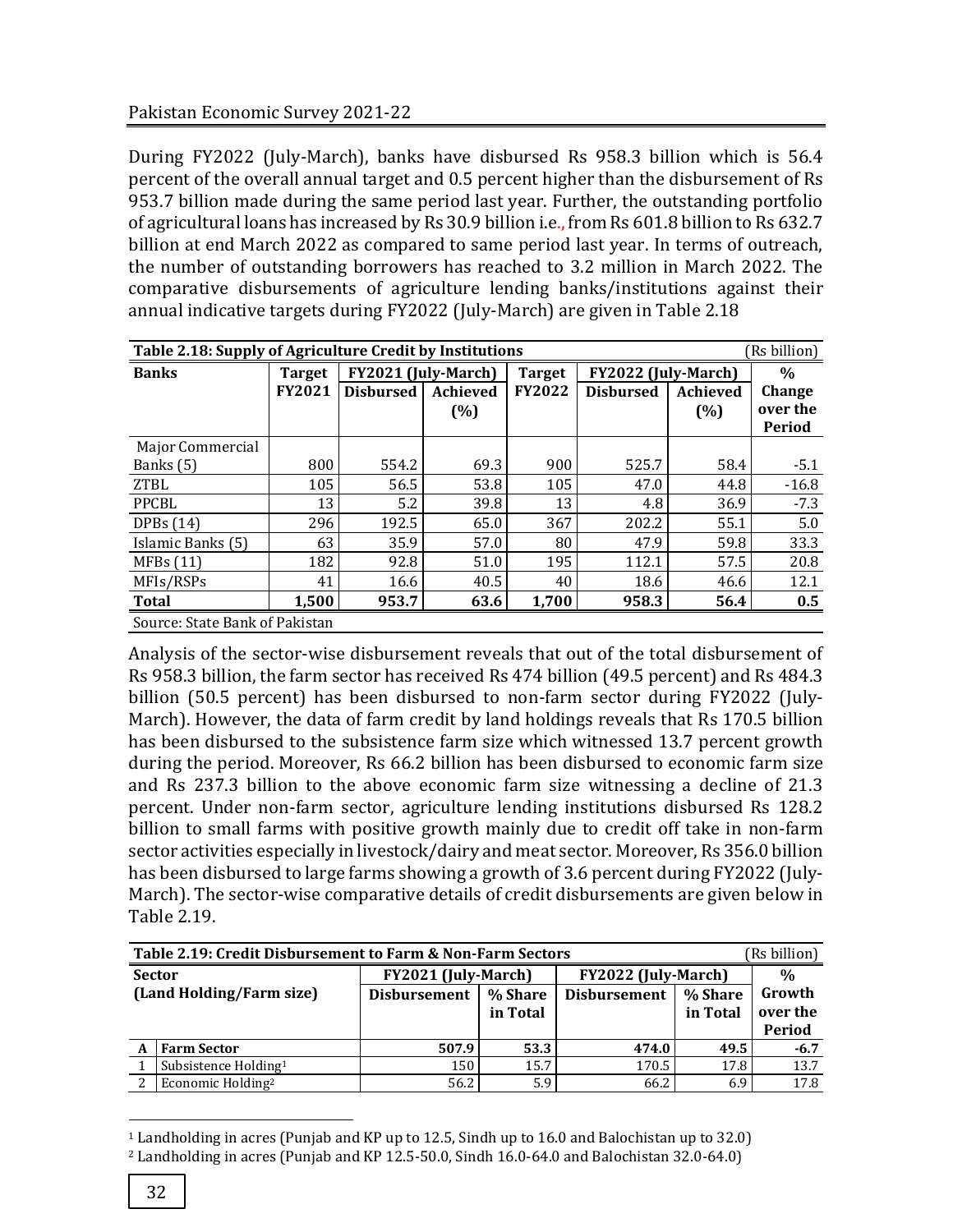|   | (Rs billion)<br>Table 2.19: Credit Disbursement to Farm & Non-Farm Sectors |                     |          |                     |               |          |  |  |
|---|----------------------------------------------------------------------------|---------------------|----------|---------------------|---------------|----------|--|--|
|   | <b>Sector</b>                                                              | FY2021 (July-March) |          | FY2022 (July-March) | $\frac{0}{0}$ |          |  |  |
|   | (Land Holding/Farm size)                                                   | <b>Disbursement</b> | % Share  | <b>Disbursement</b> | % Share       | Growth   |  |  |
|   |                                                                            |                     | in Total |                     | in Total      | over the |  |  |
|   |                                                                            |                     |          |                     |               | Period   |  |  |
|   | Above Economic Holding <sup>3</sup>                                        | 301.7               | 31.6     | 237.3               | 24.8          | $-21.3$  |  |  |
| B | <b>Non-Farm Sector</b>                                                     | 445.8               | 46.7     | 484.3               | 50.5          | 8.6      |  |  |
|   | Small Farms                                                                | 102.1               | 10.7     | 128.2               | 13.4          | 25.6     |  |  |
|   | Large Farms                                                                | 343.7               | 36       | 356                 | 37.2          | 3.6      |  |  |
|   | Total $(A+B)$                                                              | 953.7               | 100      | 958.3               | 100           | 0.5      |  |  |
|   | Source: State Bank of Pakistan                                             |                     |          |                     |               |          |  |  |

In terms of sectoral and purpose-wise performance of agriculture credit, the production loans of farm sector declined by 8.0 percent, whereas development loans increased by 15.5 percent during the period FY2022 (July-March). Further, under non-farm sector, the livestock/dairy & meat sector witnessed 7.8 percent growth and poultry sector recorded 6.9 percent growth during the period under review. The sector wise/purpose wise agricultural credit disbursements are shown in Table 2.20:

|                                               | Table 2.20: Credit Disbursements by Sector & Purpose<br>(Rs billion) |                            |                          |                            |                          |                              |  |
|-----------------------------------------------|----------------------------------------------------------------------|----------------------------|--------------------------|----------------------------|--------------------------|------------------------------|--|
| <b>Sector&amp; Purpose</b>                    |                                                                      |                            | FY2021 (July-March)      | FY2022 (July-March)        | $\frac{0}{0}$            |                              |  |
|                                               |                                                                      | Amount<br><b>Disbursed</b> | % Share<br>within Sector | Amount<br><b>Disbursed</b> | % Share<br>within Sector | Growth<br>over the<br>Period |  |
| A                                             | <b>Farm Sector</b>                                                   | 507.9                      | 53.3                     | 474.0                      | 49.5                     | $-6.7$                       |  |
|                                               | <b>Production Loans</b>                                              | 452.4                      | 89.1                     | 441.3                      | 93.1                     | $-8.0$                       |  |
| 2                                             | Development Loans                                                    | 55.6                       | 10.9                     | 32.7                       | 6.9                      | 15.5                         |  |
| B                                             | <b>Non-Farm Sector</b>                                               | 445.8                      | 46.7                     | 484.3                      | 50.5                     | 8.6                          |  |
|                                               | Livestock/Dairy & Meat                                               | 250.1                      | 56.1                     | 269.7                      | 55.7                     | 7.8                          |  |
| 2                                             | Poultry                                                              | 158.0                      | 35.4                     | 168.9                      | 34.9                     | 6.9                          |  |
| 3                                             | Fisheries                                                            | 5.3                        | 1.2                      | 9.6                        | 2.0                      | 81.0                         |  |
| 4                                             | Forestry                                                             | 0.011                      | 0.003                    | 0.0                        | 0.0                      | 33.1                         |  |
| .5                                            | <b>Others</b>                                                        | 32.4                       | 7.3                      | 36.1                       | 7.5                      | 11.4                         |  |
| 953.7<br>958.3<br>Total $(A+B)$<br><b>100</b> |                                                                      |                            |                          |                            | <b>100</b>               | 0.5                          |  |
|                                               | Source: State Bank of Pakistan                                       |                            |                          |                            |                          |                              |  |

#### **SBP's Initiatives for the Promotion of Agriculture Financing**

For promotion of agricultural financing, some of the major initiatives taken by SBP in collaboration with Federal & Provincial Governments are as under:

- i. **Crop Loan Insurance Scheme (CLIS) & Livestock Insurance Scheme for Borrowers (LISB):** CLIS has enabled financial access for farmers, with premium for small farmers being borne by the government.
- ii. **Credit Guarantee Scheme for Small & Marginalized Farmers (CGSMF):** With support from Federal Government, SBP is offering a CGSMF. This scheme can be availed by banks for providing loans to small farmers, with default protection of up to 50 percent. Under this scheme, loans of Rs 2.56 billion are outstanding as of 28th

 $\overline{a}$ 

<sup>3</sup> Landholding in acres (Punjab and KP above 50.0, Sindh and Balochistan above 64.0)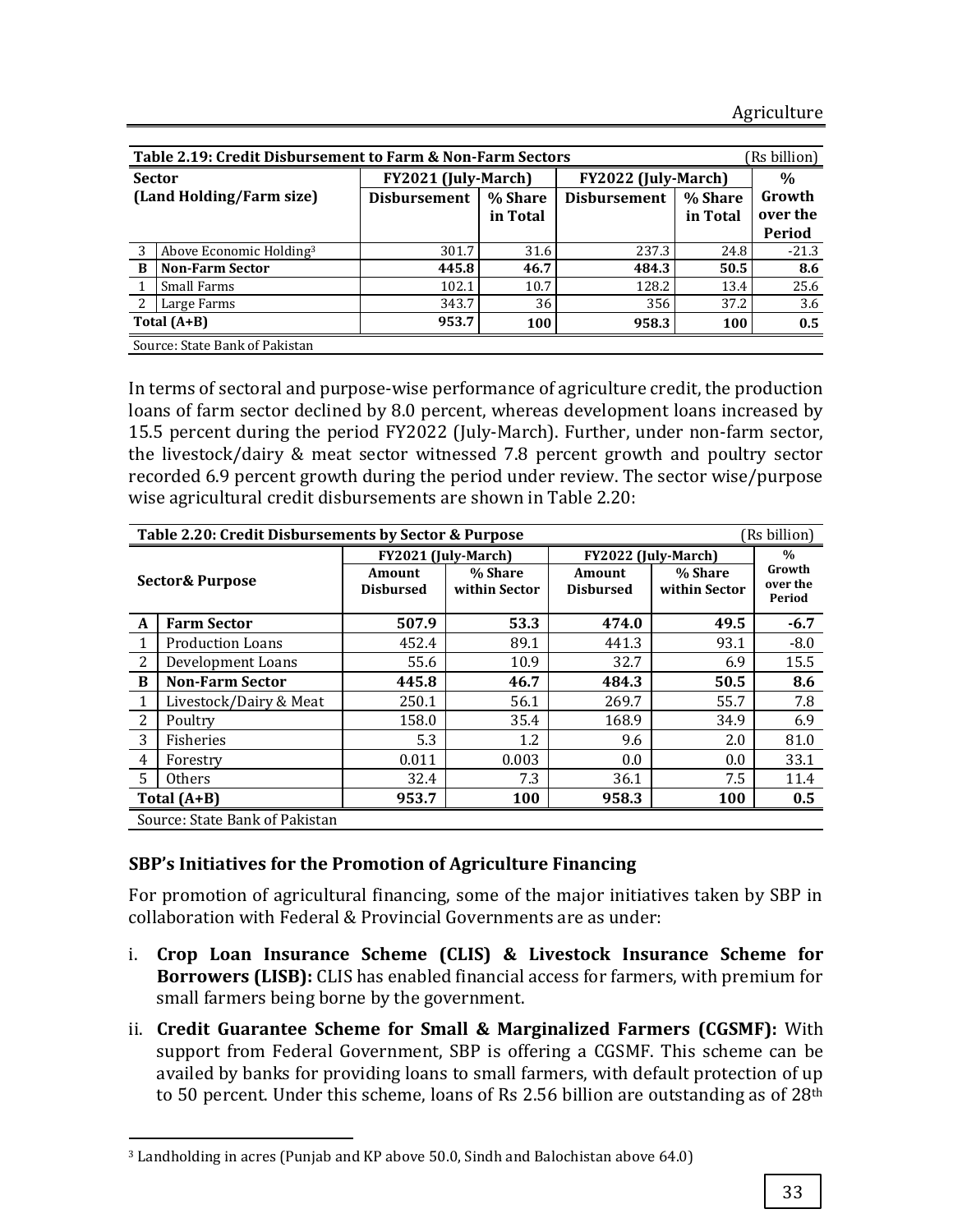February, 2022. Since its inception, more than 131,000 farmers have benefitted through this scheme against Rs 1.1 billion funds released by the Federal Government.

- iii. **Adoption of Electronic Land Record Management Information System (LRMIS) by banks for Agriculture Financing:** SBP is working in collaboration with Provincial Governments and financial institutions for implementing and mainstreaming electronic land verification records and charge creation for availing bank loans.
- iv. **Promoting Electronic Warehouse Receipt Financing (EWRF):** EWRF is a form of credit, extended by banks to farmers, traders and processors against commodities/agricultural produce stored in accredited warehouses. In order to allow banks to start EWRF in line with Collateral Management Company (CMC) Regulations 2019, SBP has issued the necessary amendments in Prudential Regulations while allowing EWR as acceptable collateral for bank financing. Further, to sensitize banking industry and kick start of EWRF in Pakistan, SBP has formally launched EWRF in February, 2022 wherein 25 banks signed the System Usage Agreements (SUA) with CMC.
- v. **Introduction of Scoring Model for Agriculture Credit Performance of Banks:**  SBP has introduced the scoring model to promote fairness and transparency in gauging the individual performances of agriculture lending banks. The scoring model utilizes a multi-dimensional criteria based on various indicators, which are used to calculate an aggregate statistic reflective of each bank's agriculture credit performance.
- vi. **Introduction of Champion Bank Concept:** To address the bottlenecks in agriculture credit outreach in underserved areas by introducing the concept of provincial/regional champion banks in underserved areas. The six regional champion banks will spearhead the efforts in their respective assigned province/region (Southern Punjab, Sindh, Khyber Pakhtunkhwa, Balochistan, AJK and GB) to enhance flow of credit and bring more borrowers into the fold of formal credit network.

# **III. Forestry**

According to the latest findings of National Forest Reference Emissions Level (FREL), the country is maintaining 4.786 million hectare (5.45 percent) area under forest cover. Within the forest cover area, dry temperate forests hold the largest share (36 percent), followed by sub-tropical broadleaved shrub (19 percent), moist temperate (15 percent), Chir Pine (13 percent), Riverine (4 percent), irrigated plantation (4 percent), thorn (3 percent), mangrove (3 percent) and subalpine forests (2 percent). The inadequate forest cover area due to growing population and dependence on the natural resources coupled with deforestation have rendered the country one of the most vulnerable to climate change effects. As a result, natural resources are under tremendous pressure owing to change of land use and habitat destruction and consumption of fuel wood and timber extraction. Such pressures have rendered most of the forests of poor and medium density in need of drastic restocking on war footing.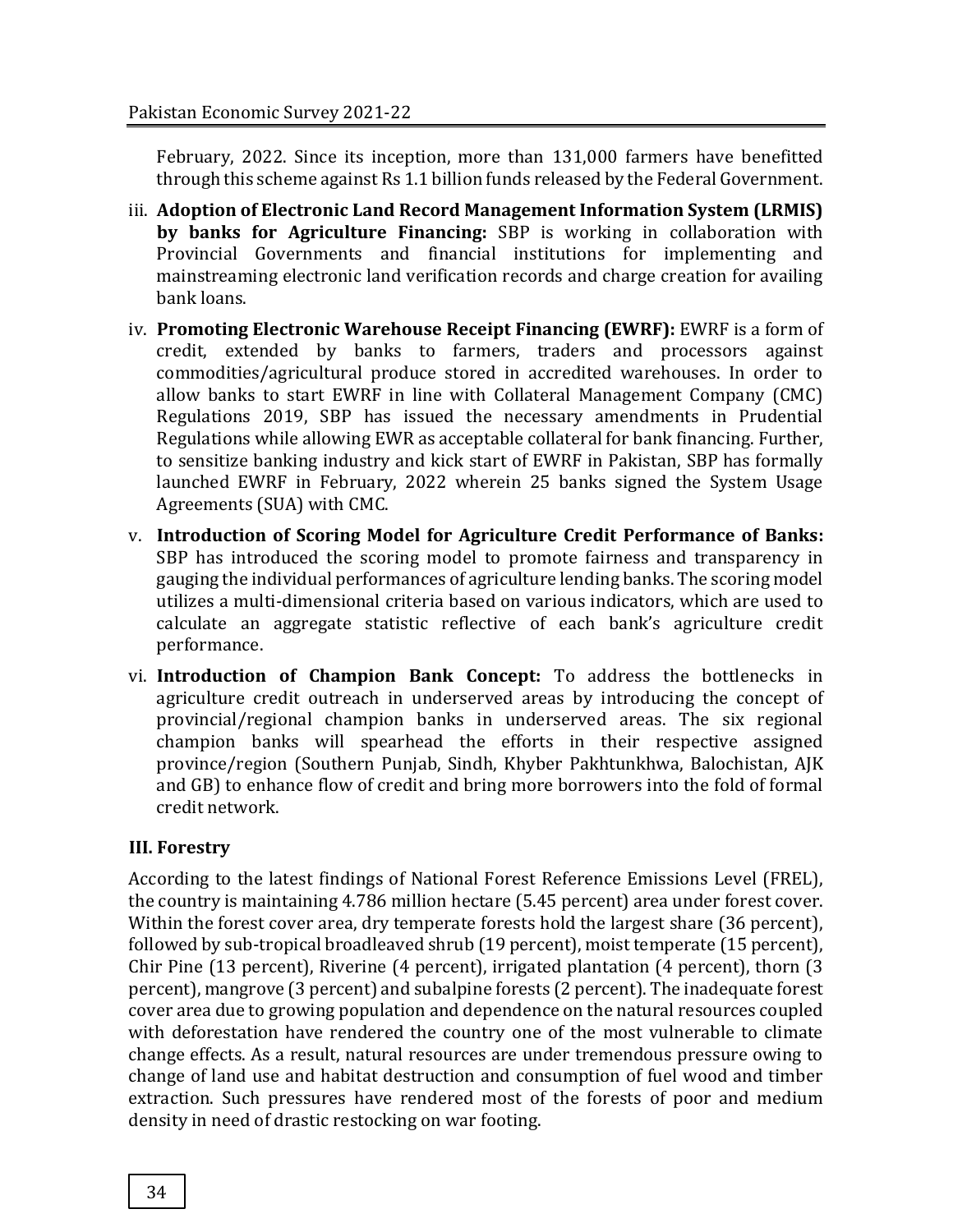# **IV. Livestock and Poultry**

## **a) Livestock**

Livestock is contributing approximately 61.9 percent of agriculture value added and 14.0 percent to the national GDP during 2021-22. Animal husbandry is the most significant economic activity of the dwellers of rural areas of Pakistan. More than 8 million rural families are engaged in livestock production and are deriving around 35- 40 percent of their income from this sector. Gross value addition of livestock has increased from Rs 5,269 billion (2020-21) to Rs 5,441 billion (2021-22), showing an increase of 3.26 percent. (Base Year 2015-16)

The Government has renewed its focus on this sector for economic growth, food security, and poverty alleviation in the country. The overall livestock development strategy resolves to foster "private sector-led development with public sector providing enabling environment through policy interventions". The regulatory measures are aimed at enhancing per unit animal productivity by improving veterinary health coverage, husbandry practices, animal breeding practices, artificial insemination services, use of balanced ration for animal feeding, and controlling livestock diseases.

To address investment related issues in the value-added livestock export sector, Government is considering to develop this sector in the shape of export meat processing zones, disease free zones (for Foot & Mouth Disease (FMD), Peste des Petitis Ruminants (PPR), [Highly Pathogenic Avian Influenza](https://www.cdc.gov/flu/avianflu/h5n1-animals.htm) (HPAI), facilitate setting up of modern slaughter houses after assessing industry's requirements and provide various schemes through the financial sector support. The focus of present Government is on breed improvement for enhanced productivity, establishment of nucleus herd and identification of breeds that are well adapted to various agro ecological zone of Pakistan. The national herd population of livestock for the last three years is given in Table 2.21.

| <b>Table 2.21: Estimated Livestock Population</b><br>(Million Nos.)                               |                                                       |          |          |  |  |  |  |
|---------------------------------------------------------------------------------------------------|-------------------------------------------------------|----------|----------|--|--|--|--|
| <b>Species</b>                                                                                    | 2019-201                                              | 2020-211 | 2021-221 |  |  |  |  |
| Cattle                                                                                            | 49.6                                                  | 51.5     | 53.4     |  |  |  |  |
| <b>Buffalo</b>                                                                                    | 41.2                                                  | 42.4     | 43.7     |  |  |  |  |
| Sheep                                                                                             | 31.2                                                  | 31.6     | 31.9     |  |  |  |  |
| Goat                                                                                              | 78.2                                                  | 80.3     | 82.5     |  |  |  |  |
| Camels                                                                                            | 1.1                                                   | $1.1\,$  | 1.1      |  |  |  |  |
| Horses                                                                                            | 0.4                                                   | 0.4      | 0.4      |  |  |  |  |
| Asses                                                                                             | 5.5                                                   | 5.6      | 5.7      |  |  |  |  |
| Mules<br>$0.2^{\circ}$<br>0.2<br>0.2                                                              |                                                       |          |          |  |  |  |  |
| <sup>1</sup> : Estimated figure based on inter census growth rate of Livestock Census 1996 & 2006 |                                                       |          |          |  |  |  |  |
|                                                                                                   | Source: Ministry of National Food Security & Research |          |          |  |  |  |  |

The position of milk and meat production for the last three years is given in Table 2.22.

| <b>Table 2.22: Estimated Milk and Meat Production</b><br>$(000$ Tonnes) |          |          |          |  |  |  |
|-------------------------------------------------------------------------|----------|----------|----------|--|--|--|
| <b>Species</b>                                                          | 2019-201 | 2020-211 | 2021-221 |  |  |  |
| <b>Milk (Gross Production)</b>                                          | 61,690   | 63.684   | 65,745   |  |  |  |
| Cow                                                                     | 22.508   | 23,357   | 24,238   |  |  |  |
| <b>Buffalo</b>                                                          | 37.256   | 38.363   | 39,503   |  |  |  |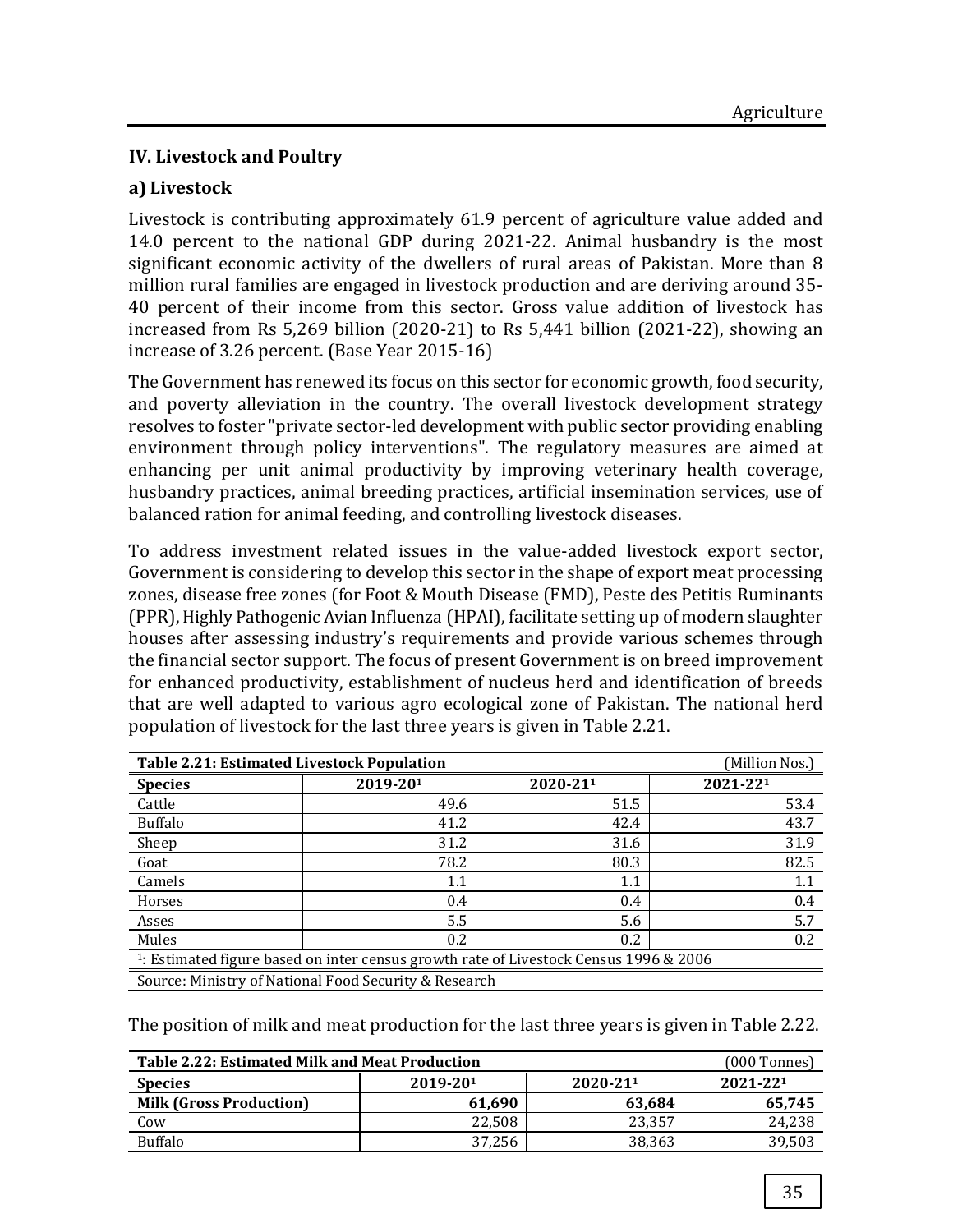| <b>Table 2.22: Estimated Milk and Meat Production</b><br>(000 Tonnes) |          |          |          |  |  |  |
|-----------------------------------------------------------------------|----------|----------|----------|--|--|--|
| <b>Species</b>                                                        | 2019-201 | 2020-211 | 2021-221 |  |  |  |
| Sheep <sup>2</sup>                                                    | 41       | 41       | 42       |  |  |  |
| Goat                                                                  | 965      | 991      | 1,018    |  |  |  |
| Camel <sup>2</sup>                                                    | 920      | 932      | 944      |  |  |  |
| Milk (Human Consumption) $3$                                          | 49,737   | 51,340   | 52,996   |  |  |  |
| Cow                                                                   | 18,007   | 18,686   | 19,390   |  |  |  |
| <b>Buffalo</b>                                                        | 29,805   | 30,691   | 31,603   |  |  |  |
| Sheep                                                                 | 41       | 41       | 42       |  |  |  |
| Goat                                                                  | 965      | 991      | 1,018    |  |  |  |
| Camel                                                                 | 920      | 932      | 944      |  |  |  |
| Meat <sup>4</sup>                                                     | 4,708    | 4,955    | 5,219    |  |  |  |
| Beef                                                                  | 2,303    | 2,380    | 2,461    |  |  |  |
| Mutton                                                                | 748      | 765      | 782      |  |  |  |
| Poultry meat                                                          | 1.657    | 1.809    | 1.977    |  |  |  |

1: The figures for milk and meat production for the indicated years are calculated by applying milk production parameters to the projected population of respective years based on the inter census growth rate of Livestock Census 1996 & 2006.

2: The figures for the milk production for the indicated years are calculated after adding the production of milk from camel and sheep to the figures reported in the Livestock Census 2006.

3: Milk for human consumption is derived by subtracting 20 percent wastage (15 percent faulty transportation and lack of chilling facilities and 5 percent in suckling calf nourishment) of the gross milk production of cows and buffalo.

4: The figures for meat production are of red meat and do not include the edible offal's.

Source: Ministry of National Food Security & Research

The estimated production of other livestock products for the last three years is given in Table 2.23.

| <b>Table 2.23: Estimated Livestock Products Production</b> |              |          |          |          |  |  |  |  |
|------------------------------------------------------------|--------------|----------|----------|----------|--|--|--|--|
| <b>Products</b>                                            | <b>Units</b> | 2019-201 | 2020-211 | 2021-221 |  |  |  |  |
| Eggs                                                       | Million Nos. | 20,133   | 21,285   | 22,512   |  |  |  |  |
| <b>Hides</b>                                               | 000 Nos.     | 18,139   | 18,751   | 19,384   |  |  |  |  |
| Cattle                                                     | $000$ Nos.   | 9.405    | 9.759    | 10,127   |  |  |  |  |
| <b>Buffalo</b>                                             | 000 Nos.     | 8,622    | 8,878    | 9,142    |  |  |  |  |
| Camels                                                     | 000 Nos.     | 112      | 114      | 115      |  |  |  |  |
| <b>Skins</b>                                               | 000 Nos.     | 59,460   | 60,837   | 62,250   |  |  |  |  |
| Sheep Skin                                                 | 000 Nos.     | 11,807   | 11,947   | 12,088   |  |  |  |  |
| Goat Skin                                                  | 000 Nos.     | 30,129   | 30,946   | 31,784   |  |  |  |  |
| Fancy Skin                                                 | 000 Nos.     | 17,524   | 17,945   | 18,377   |  |  |  |  |
| Lamb Skin                                                  | 000 Nos.     | 3,507    | 3,548    | 3,590    |  |  |  |  |
| Kid Skin                                                   | 000 Nos.     | 14,017   | 14,397   | 14,787   |  |  |  |  |
| Wool                                                       | 000 Tonnes   | 47.3     | 47.9     | 48.4     |  |  |  |  |
| Hair                                                       | 000 Tonnes   | 29.4     | 30.2     | 31.0     |  |  |  |  |
| Edible Offal's                                             | 000 Tonnes   | 440      | 452      | 465      |  |  |  |  |
| Blood                                                      | 000 Tonnes   | 73.1     | 75.0     | 77.0     |  |  |  |  |
| Casings                                                    | 000 Nos.     | 60,069   | 61,461   | 62,888   |  |  |  |  |
| Guts                                                       | 000 Nos.     | 19,280   | 19,929   | 20,599   |  |  |  |  |
| Horns & Hooves                                             | 000 Tonnes   | 64.3     | 66.2     | 68.2     |  |  |  |  |
| Bones                                                      | 000 Tonnes   | 961.0    | 990.3    | 1,020.7  |  |  |  |  |
| Fats                                                       | 000 Tonnes   | 304.5    | 313.6    | 322.9    |  |  |  |  |
| Dung                                                       | 000 Tonnes   | 1,362    | 1,405    | 1,448    |  |  |  |  |
| Urine                                                      | 000 Tonnes   | 413      | 425      | 437      |  |  |  |  |
| Head & Trotters                                            | 000 Tonnes   | 274.6    | 282.4    | 290.4    |  |  |  |  |
| Ducks, Drakes & Ducklings                                  | Million Nos. | 0.38     | 0.37     | 0.35     |  |  |  |  |

<sup>1</sup>: The figures for livestock product for the indicated years were calculated by applying production parameters to the projected population of respective years.

Source: Ministry of National Food Security & Research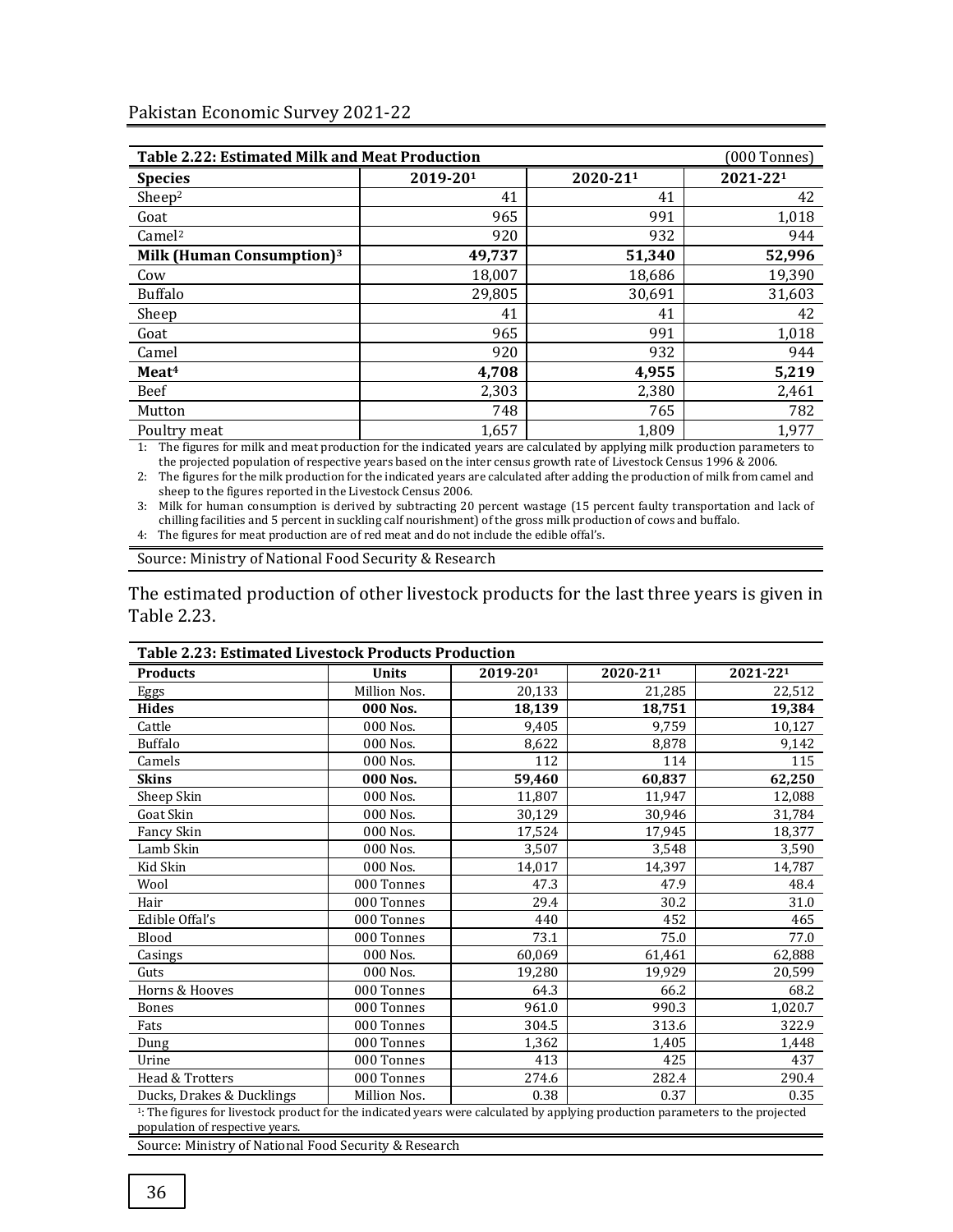# **b) Poultry**

Poultry sector is one of the most important segments of livestock that provides employment to more than 1.5 million people in the country. With an investment of more than Rs 750 billion, this industry is growing at an impressive growth rate of approximately 7.5 percent per annum over the last decade that has enabled Pakistan to occupy 11th position among the largest poultry producer of the world and has ample space for further improvement.

Through farmer friendly policies/interventions, the Government has been encouraging rural as well as commercial poultry production. The estimated production of commercial and rural poultry products for the last three years is given in Table 2.24.

| Table 2.24: Estimated Domestic/Rural & Commercial Poultry                                                                                                                                                                                                                                                                          |                     |          |          |          |  |  |  |
|------------------------------------------------------------------------------------------------------------------------------------------------------------------------------------------------------------------------------------------------------------------------------------------------------------------------------------|---------------------|----------|----------|----------|--|--|--|
| Type                                                                                                                                                                                                                                                                                                                               | <b>Units</b>        | 2019-201 | 2020-211 | 2021-221 |  |  |  |
| <b>Domestic Poultry</b>                                                                                                                                                                                                                                                                                                            | <b>Million Nos.</b> | 89.84    | 91.22    | 92.62    |  |  |  |
| Cocks                                                                                                                                                                                                                                                                                                                              | Million Nos.        | 12.51    | 12.85    | 13.20    |  |  |  |
| Hens                                                                                                                                                                                                                                                                                                                               | Million Nos.        | 43.93    | 44.72    | 45.52    |  |  |  |
| Chicken                                                                                                                                                                                                                                                                                                                            | Million Nos.        | 33.40    | 33.65    | 33.90    |  |  |  |
| Eggs <sup>2</sup>                                                                                                                                                                                                                                                                                                                  | Million Nos.        | 4,393    | 4,472    | 4,552    |  |  |  |
| Meat                                                                                                                                                                                                                                                                                                                               | 000 Tonnes          | 124.72   | 127.22   | 129.76   |  |  |  |
| Duck, Drake & Duckling                                                                                                                                                                                                                                                                                                             | <b>Million Nos.</b> | 0.38     | 0.37     | 0.35     |  |  |  |
| Eggs <sup>2</sup>                                                                                                                                                                                                                                                                                                                  | Million Nos.        | 17.18    | 16.47    | 15.78    |  |  |  |
| Meat                                                                                                                                                                                                                                                                                                                               | 000 Tonnes          | 0.52     | 0.50     | 0.48     |  |  |  |
| <b>Commercial Poultry</b>                                                                                                                                                                                                                                                                                                          | <b>Million Nos.</b> | 1,353.24 | 1,486.09 | 1,632.06 |  |  |  |
| Layers                                                                                                                                                                                                                                                                                                                             | Million Nos.        | 59.82    | 64.01    | 68.49    |  |  |  |
| <b>Broilers</b>                                                                                                                                                                                                                                                                                                                    | Million Nos.        | 1,279.76 | 1,407.73 | 1,548.51 |  |  |  |
| <b>Breeding Stock</b>                                                                                                                                                                                                                                                                                                              | Million Nos.        | 13.66    | 14.34    | 15.06    |  |  |  |
| Day Old Chicks                                                                                                                                                                                                                                                                                                                     | Million Nos.        | 1,336.71 | 1,470.38 | 1,617.41 |  |  |  |
| Eggs <sup>2</sup>                                                                                                                                                                                                                                                                                                                  | Million Nos.        | 15,723   | 16,797   | 17,944   |  |  |  |
| Meat                                                                                                                                                                                                                                                                                                                               | 000 Tonnes          | 1,531.60 | 1,681.64 | 1,846.48 |  |  |  |
| <b>Total Poultry</b>                                                                                                                                                                                                                                                                                                               |                     |          |          |          |  |  |  |
| Day Old Chicks                                                                                                                                                                                                                                                                                                                     | Million Nos.        | 1,370    | 1,504    | 1,651    |  |  |  |
| <b>Poultry Birds</b>                                                                                                                                                                                                                                                                                                               | Million Nos.        | 1,443    | 1,578    | 1,725    |  |  |  |
| Eggs                                                                                                                                                                                                                                                                                                                               | Million Nos.        | 20,133   | 21,285   | 22,512   |  |  |  |
| <b>Poultry Meat</b>                                                                                                                                                                                                                                                                                                                | 000 Tonnes          | 1,657    | 1,809    | 1,977    |  |  |  |
| 1: The figures for the indicated years are statistically calculated using the figures of 2005-06.<br>2: The figures for Eggs (Farming) and Eggs (Desi) are calculated using the poultry parameters for egg production.                                                                                                             |                     |          |          |          |  |  |  |
| $\mathbf{M}$ $\mathbf{M}$ $\mathbf{M}$ $\mathbf{M}$ $\mathbf{M}$ $\mathbf{M}$ $\mathbf{M}$ $\mathbf{M}$ $\mathbf{M}$ $\mathbf{M}$ $\mathbf{M}$ $\mathbf{M}$ $\mathbf{M}$ $\mathbf{M}$ $\mathbf{M}$ $\mathbf{M}$ $\mathbf{M}$ $\mathbf{M}$ $\mathbf{M}$ $\mathbf{M}$ $\mathbf{M}$ $\mathbf{M}$ $\mathbf{M}$ $\mathbf{M}$ $\mathbf{$ |                     |          |          |          |  |  |  |

Source: Ministry of National Food Security & Research

# **Ongoing Projects**

The Federal Government has launched following programmes under the "Prime Minister's National Agriculture Emergency Programme":

**Prime Minister Initiative for Backyard Poultry Projects:** Under this project, five million pre-vaccinated high laying backyard birds will be distributed among public across the country at subsidized rates. The total cost of the project is Rs 1.6 billion, where 30 percent contribution by federal and provincial governments, while rest of the cost to be borne by the beneficiary. Since 2019, 2.927 million backyard poultry birds will be distributed by the 30th June 2022 in all over the Pakistan except Sindh.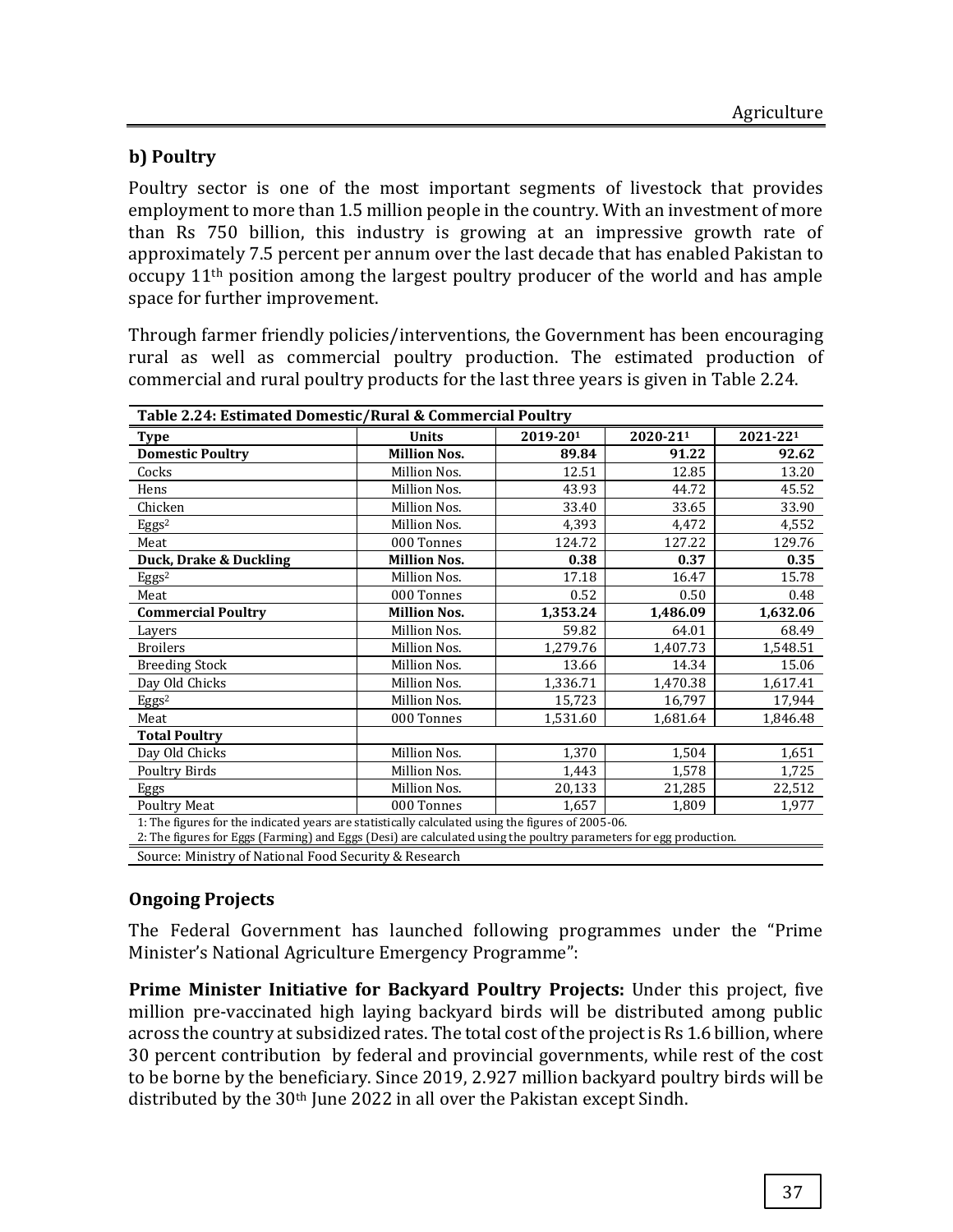**Prime Minister Initiative for Safe the Calf Project:** Under this project, 380,000 male calves are projected to be saved from early slaughter in 4 years period through financial incentive of Rs 6,500 per calf to farmers besides reducing mortality with improved nutrition and husbandry practices. This intervention is providing stock for feedlot fattening for enhanced productivity and quality beef which ultimately result in high profit margins for the farmers and reduced rural poverty. The total cost of the project is Rs 3.4 billion. The Federal Government is contributing 20 percent of total cost, while the remaining will be shared by provincial governments. Since 2019, 167175 calves would be saved by the 30th June 2022 in all over the Pakistan except Sindh and Balochistan.

**Prime Minister Initiative for Calf Feedlot Fattening in Pakistan:** Under this programme, Rs 4,000 for each calf has been allocated as financial incentive to persuade farmers to produce healthy and nutritious beef in the country. In Balochistan, Rs 1500 cash incentive is given for each fattened sheep/goat. The intervention is promoting feedlot fattening business in the country. The total cost of the project is Rs 2.4 billion. Since 2019, 191757 calves fattened in all over Pakistan except Sindh and Balochistan and 240,000 kid/lamb will be fattened in Balochistan by the 30th June 2022.

The following projects are also being launched by Federal Government:

- i. **Antimicrobial Resistance (AMR).** The Fleming Fund Country Grant with the support of U.K. Department of Health and Social Care Programme to help low-and middle-income countries fight AMR has initiated a programme in collaboration of Government of Pakistan with the following objectives:
	- Improved policy environment for managing AMR-Data review and analysis
	- Enhance quality and quantity of sites reporting on AMR
	- Strengthening reference laboratories to strengthen AMR surveillance networks
	- Improve AMC and antimicrobial usage (AMU) data at country level
	- Support One Health Approach among human, livestock and environment sectors

In the animal health sector, the Fleming Fund Country Grant is providing support for strengthening AMR surveillance in food animals, diagnostic harmonization, capacity development of animal health laboratories, field surveys for AMU and Knowledge Attitudes Practices (KAP) surveys. To cope up with the scope in animal health sector, Fleming Fund through AHC office, M/o NFS&R has identified

- Two National Reference Points
	- o National Veterinary Laboratories (NVL), Islamabad
	- o National Reference Laboratory for Poultry Diseases (NRLPD), NARC Islamabad
- 9 Sentinel Labs from all provinces of Pakistan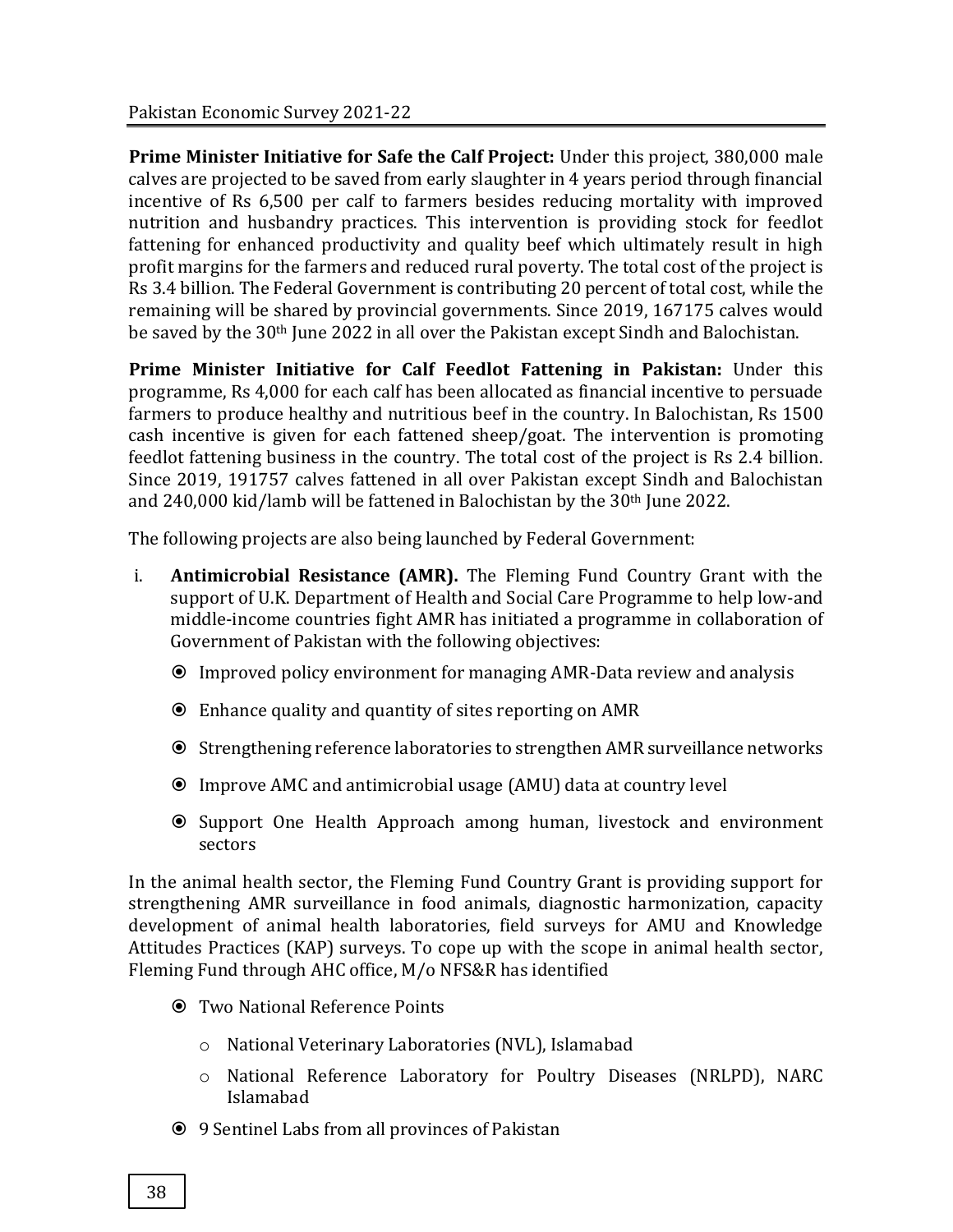To better coordinate AMR and AMU activities in the animal health sector alongside Human Health, (M/o NFS&R) has notified the establishment of the AMR Coordination Unit (AMR-CU) at the Animal Husbandry Commissioner (AHC) office.

- i. **Support Development and Piloting Pakistan Animal Identification and Traceability System (PAITS).** This project is under execution with the technical and financial support of FAO-Pakistan. Pakistan currently does not have a reliable animal identification and traceability system to manage livestock identification and movements in the country. Lack of such a system poses significant challenges for Pakistan, specifically in export of livestock and their products, in the wake of limited resources and capacity of the animal health services to deliver effective animal health programmes. The project will be used as pilot demonstrations in cattle and buffaloes in limited geographic region in smallholder livestock farming and selected feedlot fattening dairy farms.
- ii. **National PPR Eradication Programme**: Under this project, efforts will be made to move Pakistan into stage 3 of the progressive step-wise approach of Office International des Epizooties (OIE) for PPR eradication in next five years. The total cost of the project is Rs 1.8 billion.

**Enhancement of FMD Control Programme in Pakistan**: This project is under execution in collaboration of Government of Pakistan, JICA and FAO-Pakistan with the following objectives:

- Reporting of FMD outbreaks by stakeholders (veterinarians, veterinary assistants, and dairy farmers)
- Awareness of dairy farmers
- **☉** Rapid response of FMD outbreaks

# **Other Policy Measures**

M/o NFS&R with its re-defined role under the 18th Constitutional Amendment undertook the following measures: i) Import of calf milk replacer and cattle fed premix by the corporate dairy/meat sub sectors at concessional tariff, ii) Import of high yielding dairy cattle breeds of Holstein Friesian and Jersey for enhanced milk production, iii) Semen and embryos of high yielding animals for the genetic improvement of indigenous low producing animals, and iv) Import of high quality feed stuff/micro ingredients for improving the nutritional quality of animals & poultry feed.

# **V. Fisheries**

Fisheries sector plays significant role in the economy and food security of the country and it reduces pressure on demand for mutton, beef, and poultry. It is also considered to be an important source of livelihood for the coastal inhabitants. Apart from marine fisheries, inland fisheries (based in rivers, lakes, dams, etc.) are also a very important activity throughout the country. Fisheries share in GDP although very little, but it adds substantially to the national income through export earnings.